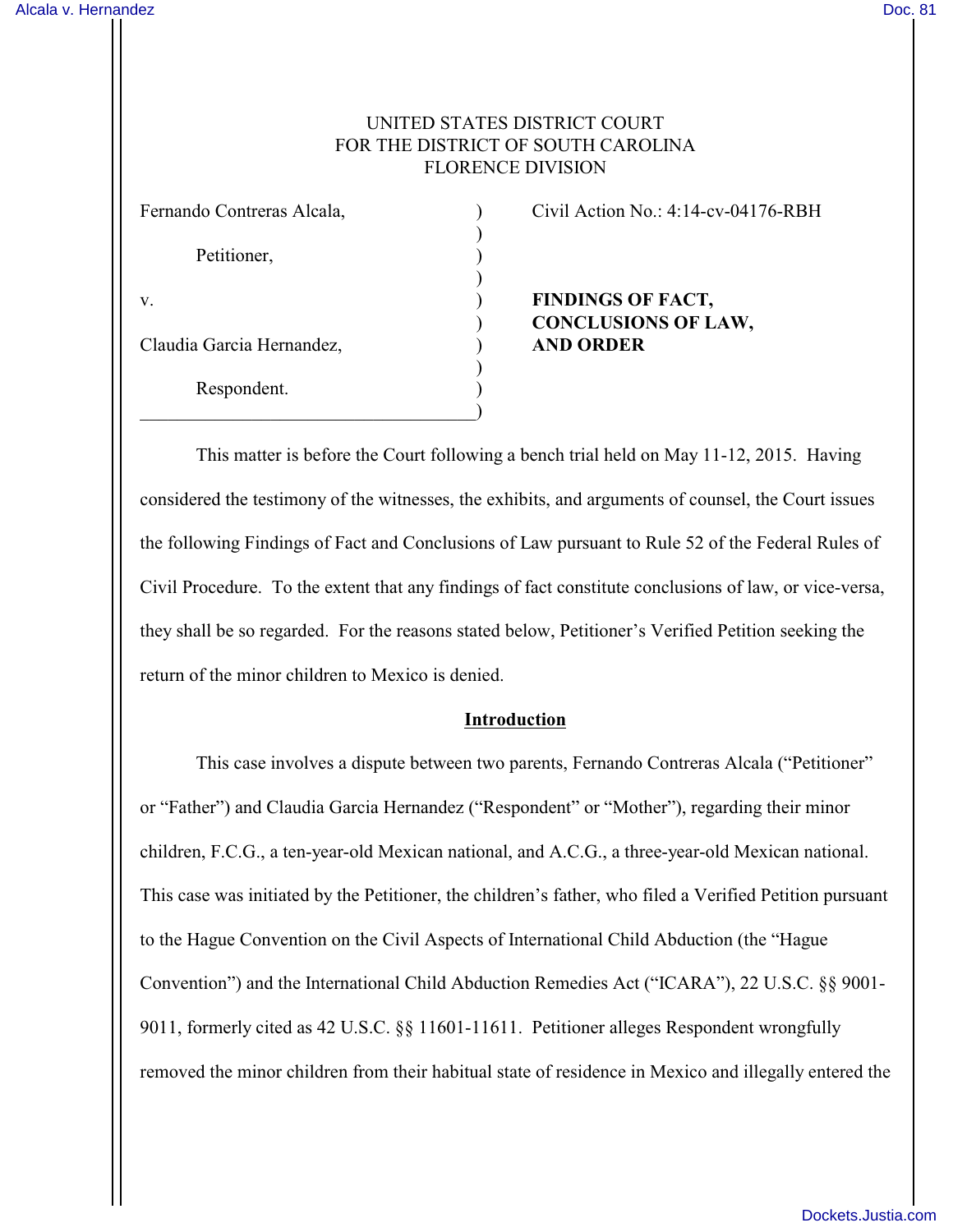United States with the children. Petitioner seeks the return of the minor children to Mexico through the remedies provided under ICARA. Respondent, seeking to remain in the United States with the minor children, challenges Father's petition for return of the children to Mexico and raises several affirmative defenses provided in the Hague Convention.

#### **Procedural History**

Petitioner filed a Verified Petition seeking the return of the minor children to Mexico on October 27, 2014, under the Hague Convention and ICARA, 22 U.S.C. §§ 9001-9011. *See* [ECF #1]. Petitioner alleges that on June 17, 2013, Respondent wrongfully removed the minor children, against Petitioner's wishes, from their familial home in Mexico and brought the children into the United States illegally and without prior notice. Also on October 27, Petitioner filed a motion for temporary restraining order [ECF #5]. In the motion for temporary restraining order, Petitioner sought: 1) a Restraining Order preventing the Respondent from leaving the jurisdiction; 2) a Rule to Show Cause requiring Respondent to appear at a hearing to show cause why the minor children should not be returned to Mexico; 3) the issuance of a warrant for the physical custody of the minor children; and 4) an expedited hearing on the merits of Petitioner's Verified Petition.

The Court held an *ex parte* hearing on Petitioner's motion for temporary restraining order on October 28, 2014, and took the Petitioner's motions under advisement. On October 30, 2014, the Court issued an Order [ECF #15]: 1) requiring Respondent to appear and show cause why the minor children should not be returned to Mexico; 2) preventing Respondent from leaving the jurisdiction; 3) denying Petitioner's request to issue the custody warrant; and 4) scheduling an expedited hearing on Petitioner's request for a preliminary injunction.

The hearing on Petitioner's request for a preliminary injunction was held on November 6,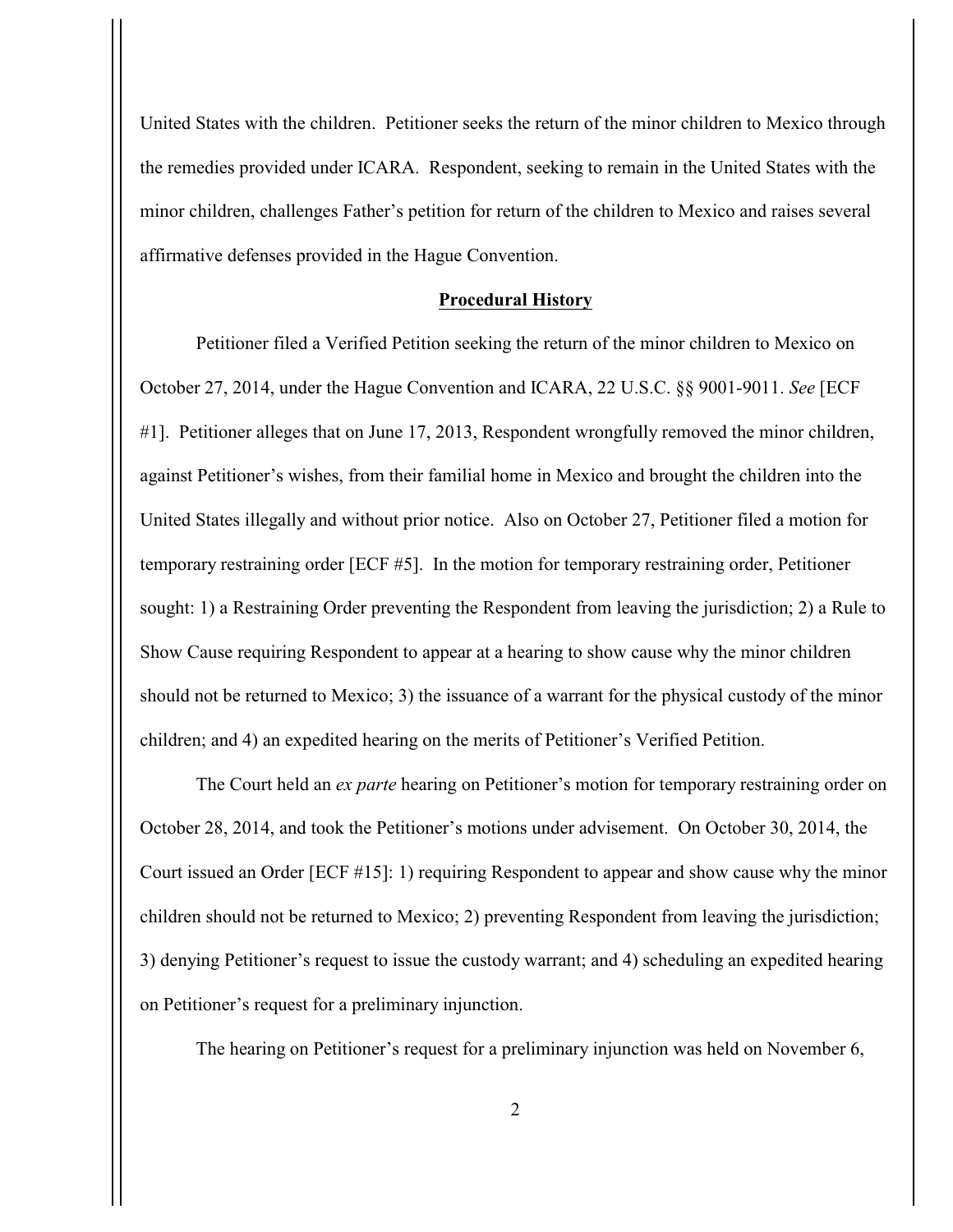2014. Respondent was present at the hearing, along with her sister, mother, and boyfriend. On November 7, 2014, the Court issued a Preliminary Injunction Order [ECF #31] prohibiting the removal of the minor children from the jurisdiction. The Court held a status conference on December 9, 2014, to inquire as to the status of counsel for Respondent, who had been unrepresented up until that point. Shortly after the status conference, due to Respondent's indigence, the Court appointed counsel pursuant to 28 U.S.C.  $\frac{1}{2}$  1915(e)(1).<sup>1</sup> On February 4, 2015, Respondent filed her Verified Answer [ECF #60], which raised three affirmative defenses.

At the request and consent of the parties, the Court issued a Scheduling Order [ECF #66], which set May 11, 2015, as the date for trial. Pursuant to the Scheduling Order, the parties exchanged expert witness designations and voluntarily exchanged documents; however, they stipulated that formal discovery would not be appropriate due to the expedited nature of the Hague Convention proceeding.

On January 5, 2015, the parties filed a joint stipulation of facts and procedural issues for trial. [ECF #54]. As discussed in greater detail below, the facts stipulated to by the parties established Petitioner's prima facie case of wrongful removal under the Hague Convention. Although Petitioner's prima facie case was established by virtue of the joint stipulation of facts, Respondent raised three affirmative defenses to Petitioner's Petition: the well-settled defense, grave risk defense, and the mature child objection.

The parties filed a joint witness and exhibit list [ECF #74] prior to trial. As to the

Petitioner, although indigent and proceeding *in forma pauperis*, was represented by pro bono <sup>1</sup> counsel. Petitioner was represented by Matt Abee and William McGee of Nelson Mullins Riley and Scarborough. Respondent was represented by Nick Lewis and Brendan Barth of Barth Ballenger and Lewis. All counsel are to be commended for their excellent representation, significant time, effort, and energy spent on this pro bono case. Both parties received quality legal representation.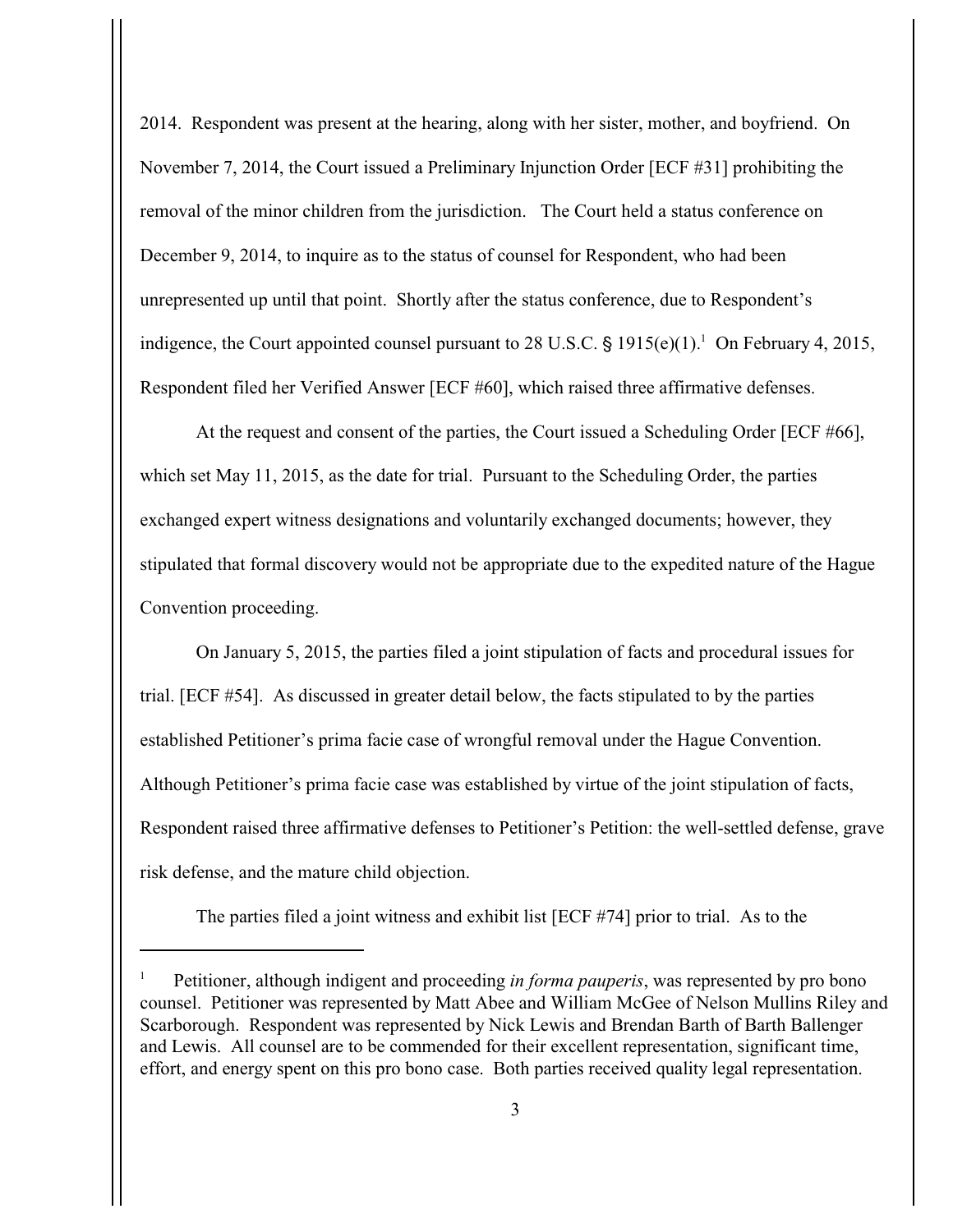documents referenced on the joint exhibit list, with few exceptions, the parties stipulated to the authenticity and admissibility.

The Court held a bench trial on May 11-12, 2015. Over the course of the two-day trial, the following individuals testified: (1) Petitioner, who appeared by video-conference pursuant to the Court's Order [ECF #70]; (2) Respondent; (3) Sarahi Herrera Hernandez, sister of Respondent; (4) Andrea Garcia Hernandez, sister of Respondent; (5) Lorenza Hernandez Perez, mother of Respondent; (6) Evelia Ramirez, friend of Respondent from church; (7) Jose Vasquez, Respondent's boyfriend/fiancé; (8) Gustavo Vasquez Maas, father of Jose Vasquez; (9) Mike Rogers, F.C.G.'s current English and Language Arts teacher at St. John's Elementary in Darlington, South Carolina; (10) Valerie McElroy, ESOL teacher at Greenwood Elementary in Florence, South Caroliona; (11) Samantha Gainey, student data manager at St. John's Elementary; (12) Valerie Smith, ESOL director at St. John's Elementary. On day two of the trial, expressing a desire for the minor children not to be separated, the parties advised the Court that they wished to stipulate that whatever decision the Court made concerning one child would apply to the other child.

In addition to the evidence presented at trial, the Court has reviewed F.C.G.'s forensic interview. The parties submitted a Motion [ECF #56] proposing that F.C.G. and A.C.G. undergo a forensic interview in lieu of an *in camera* interview or an interview by a Guardian *ad Litem*. The Court entered an Order of forensic interview [ECF #57], which required the parties to schedule a forensic interview of the Children by a State Children's Advocacy Center. This Order also outlined the scope of the interview.<sup>2</sup> Because of his young age, A.C.G. was not interviewed. F.C.G.'s

"[T]he parties have outlined the following areas to be discussed during the interview:

• Any past or present, sexual, or psychological abuse and/or harm to the Children, as well as information regarding the Children's living situation

 $2^{\circ}$  The Order set forth the following: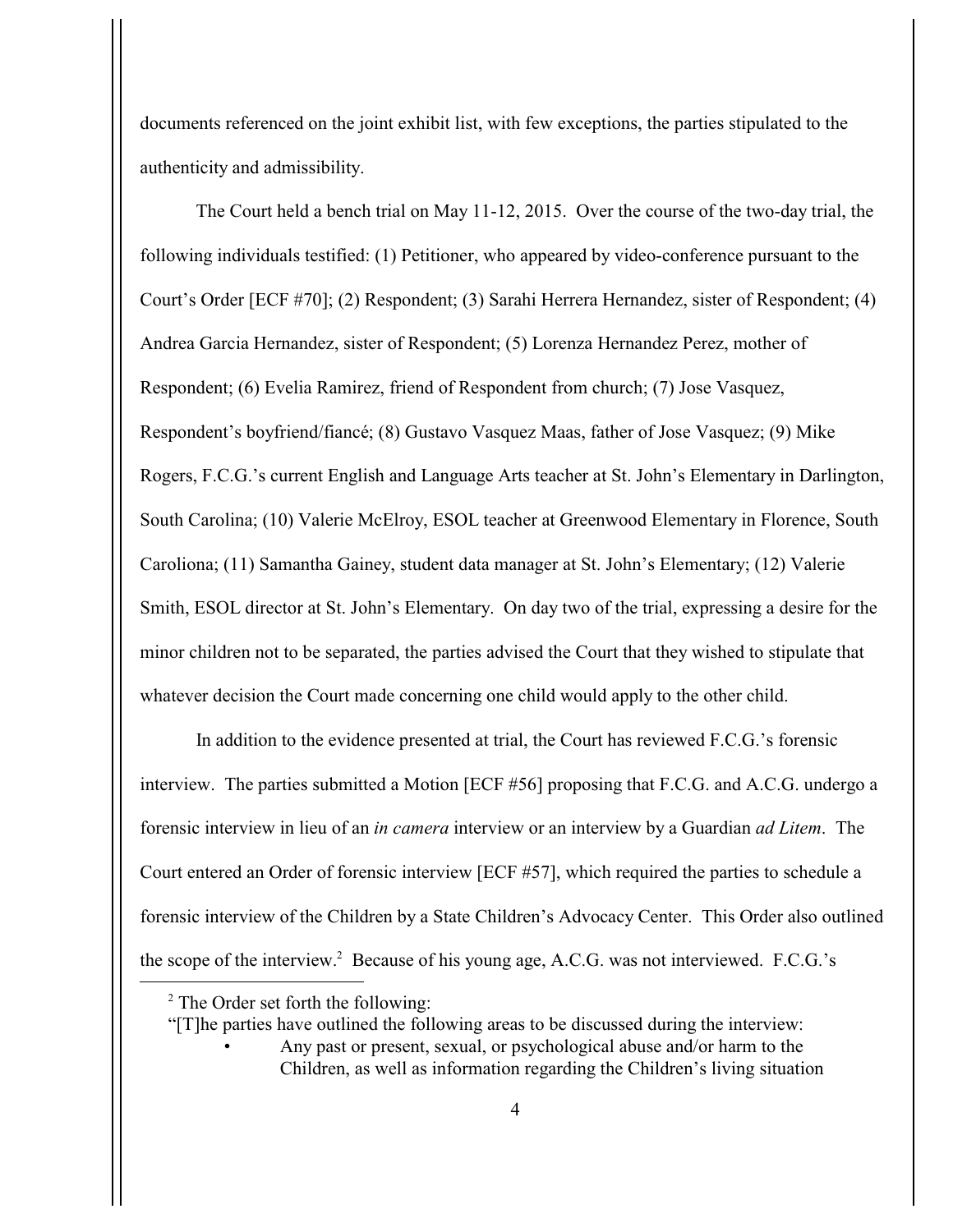interview took place on February 10, 2015. The parties manually filed a DVD video recording [ECF #68] of the interview under seal on March 30, 2015.

### **Burden of Proof**

Petitioner alleges Respondent wrongfully removed their minor children from Mexico and brought them to the United States illegally. Petitioner is seeking the return of the minor children to Mexico under the Hague Convention. Respondent is challenging their return by raising three affirmative defenses available under Articles 12 and 13 of the Hague Convention: well-settled defense, grave risk defense, and mature child objection. A petitioner in an action for the return of a child under the Hague Convention must establish that the child has been wrongfully removed or retained by a preponderance of the evidence. 22 U.S.C. § 9003(e)(1)(A). Upon finding that a child has been wrongfully removed under the Hague Convention, the Court must return the child unless

- The current living arrangements of the Children, including their involvement in school, daycare, church, community, or extracurricular activities, the stability of their environment, their health, their understanding of the English language, their immigration status, their level of education, and their interactions with friends or family members in the locality.
- Any objection the Children have to being returned to Mexico, the grounds for that objection, and the extent to which the children can articulate the reasons for the objection and the understanding of the effect of such an objection.
- The extent to which the Children have discussed the litigation with either parent or their family members, or have otherwise been influenced or coached.

In general, these topics correspond to possible defenses under Articles 12 and 13 of the Hague Convention. The parties have been careful, however, to narrowly tailor these topics to 'not include any inquiry or determination of the best interests of the Children' as prohibited by the International Child Abduction Remedies Act. *See* 22 U.S.C. § 9001(b)(4)." [ECF #57].

in Mexico; however, this should not be construed so as to involve inquiry into the comparative socioeconomic standards of living in the United States versus Mexico.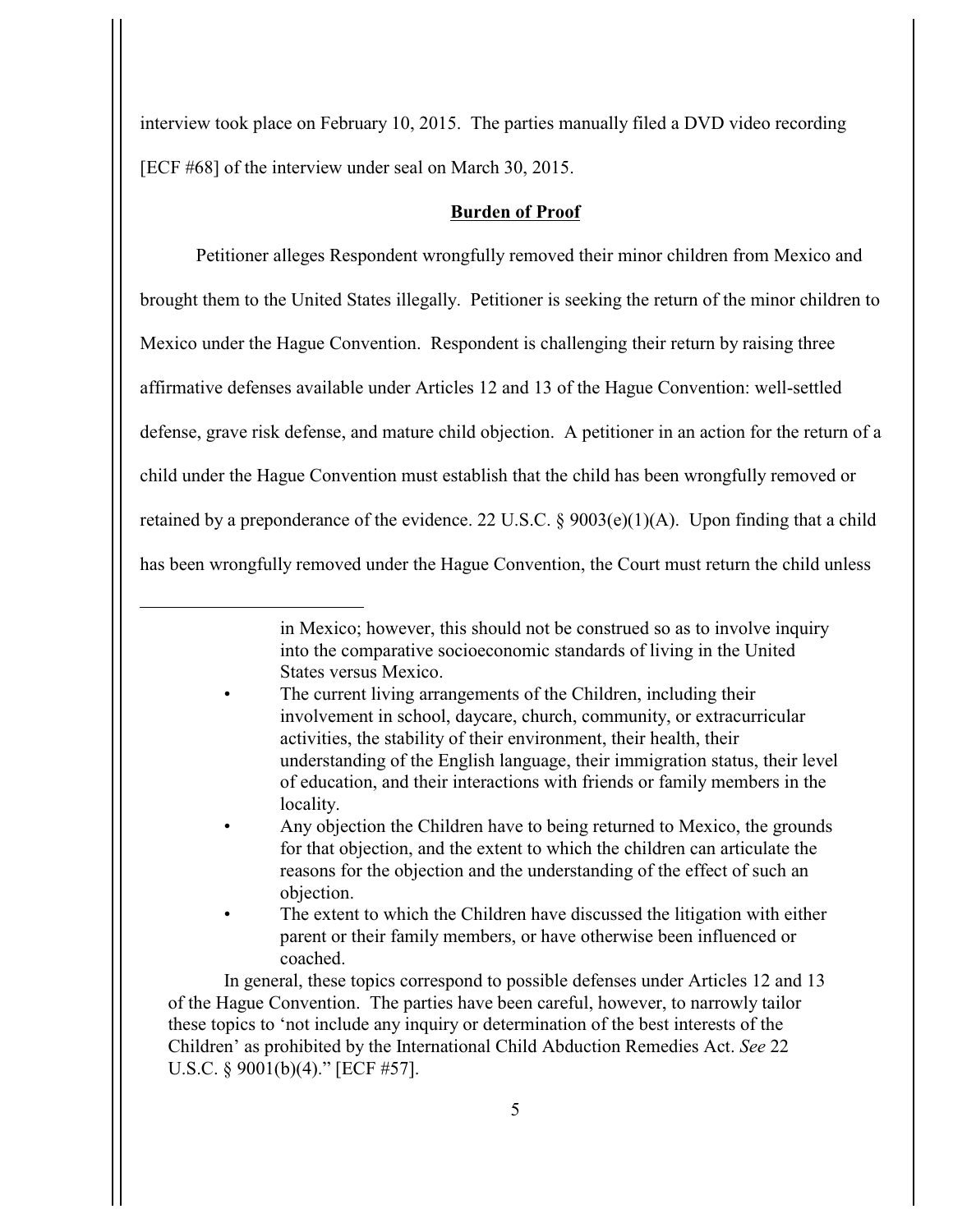the respondent can establish one of the enumerated defenses. A respondent challenging the return of a child must establish the well-settled defense and mature child objection by a preponderance of the evidence. 22 U.S.C. § 9003(e)(2)(B). A respondent must establish the grave risk defense by clear and convincing evidence. 22 U.S.C. § 9003(e)(2)(A).

### **FINDINGS OF FACT**

1. Petitioner, Fernando Contreras Alcala, is the father of the minor children, F.C.G. and A.C.G. Petitioner is a resident of Cosolapa, Oaxaca, Mexico. F.C.G. is a ten-year-old male and A.C.G. is a three-year-old male.

2. Respondent, Claudia Garcia Hernandez, is the mother of the minor children, F.C.G. and A.C.G. Respondent is an undocumented immigrant and currently resides with the minor children in Darlington, South Carolina.

3. The parties stipulated to the following facts: a) that when the minor children, F.C.G. and A.C.G., were brought to the United States by Respondent, they were habitual residents of Cosolapa, Oaxaca, Mexico, as that term is construed under the Hague Convention; b) Petitioner is the father of the minor children and was exercising his parental custody rights as a father at the time Respondent removed the minor children from Mexico; c) sometime in 2013, Respondent and Petitioner discussed the option of illegally immigrating to the United States; d) on June 17, 2013, Respondent removed the minor children from their habitual residence without Petitioner's consent or acquiescence; e) Petitioner has sufficient rights of custody under Oaxacan and Mexican law as that term is used under the Hague Convention and ICARA; f) Respondent entered the United States with the minor children illegally; g) Respondent nor the minor children had valid passports or visas at the time they entered the United States or at any time thereafter. *See* [ECF #54].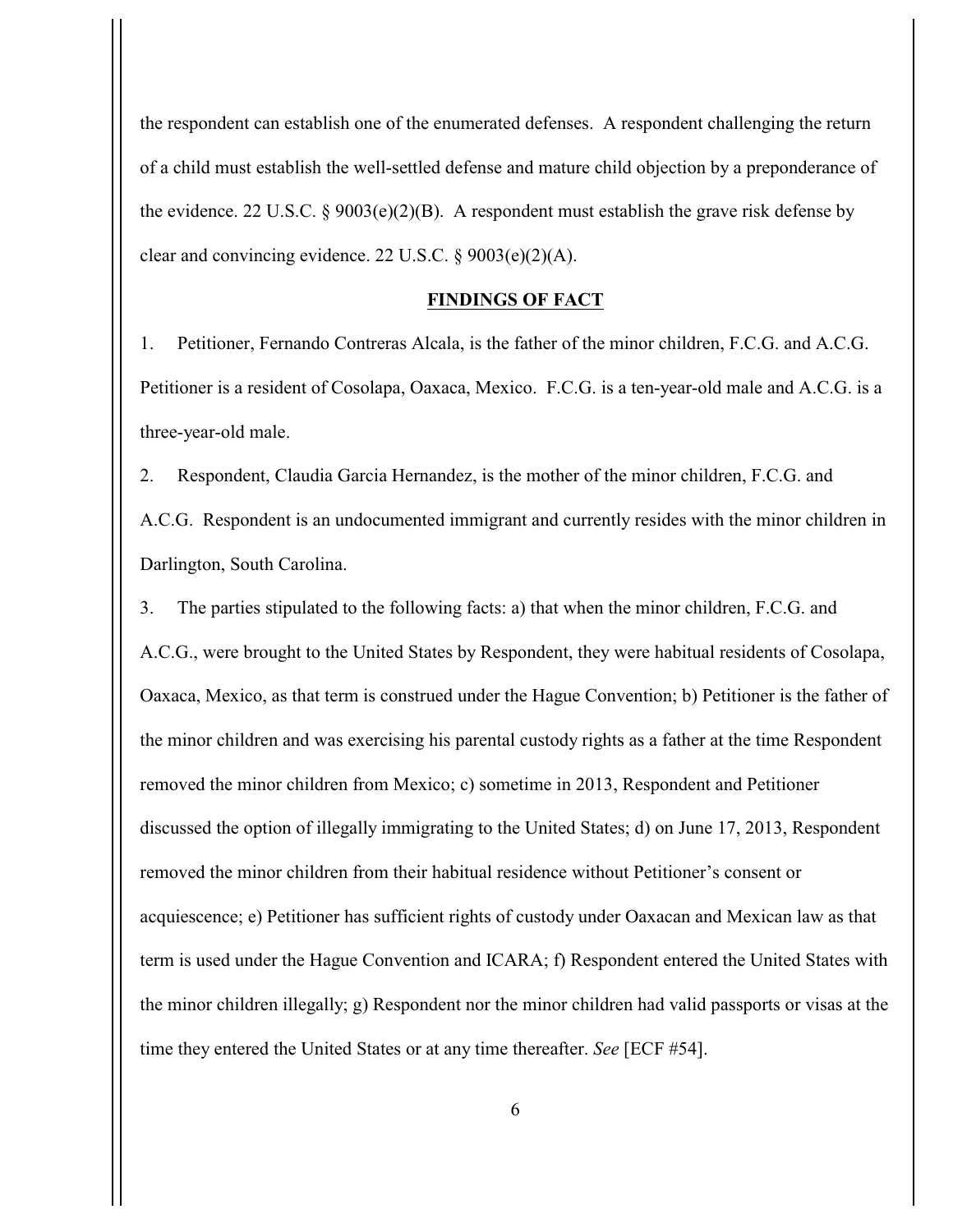4. Petitioner and Respondent never married but lived together with the minor children in Cosolapa, Oaxaca, Mexico. Respondent testified that she met the Petitioner when she was twelveyears-old and Petitioner was twenty-four-years-old. At the time, Respondent was living with her grandmother and Petitioner's father. Petitioner's father is Respondent's step-grandfather. Petitioner and Respondent met when Petitioner came to visit his father.

5. Although the testimony does not reflect a clear date when Petitioner and Respondent became involved romantically, Respondent testified that she and Petitioner first had sexual relations when she was only twelve years old. Petitioner was approximately twenty-four years old at the time.<sup>3</sup>

6. Respondent and Petitioner began living together in September 2003, when Respondent was thirteen years old. Petitioner testified that Respondent agreed to move in with him. Respondent testified that Petitioner tricked her into moving in with him and that she only agreed to move in with Petitioner because he agreed that he would move Respondent's younger sister, Sarahi, in with them in Cosolapa, Oaxaca, Mexico. Once Petitioner and Respondent moved in together, Petitioner refused to bring Sarahi to live with them.

7. Respondent's older sister, Andrea Garcia Hernandez, testified that after Respondent moved in with Petitioner, Respondent cried to Andrea complaining that life with Petitioner was not the life she thought it would be and that she wanted to come back but she was ashamed of what she had done. Andrea testified that she went to Petitioner's home on at least two occasions attempting to

<sup>&</sup>lt;sup>3</sup> Article 243 of the Oaxacan Penal Code provides that "[t]hose who have intercourse with a chaste female of strong moral character who is over the age of twelve and under the age of eighteen by obtaining her consent through seduction or deceit will be punished with four months to four years of imprisonment and a fine of 30 to 60 days' wages. When the rape victim is a minor under the age of fifteen, seduction or deceit will be presumed in all cases." Petitioner was never charged with a crime in Mexico in connection to having sexual intercourse with Respondent when she was twelve years old.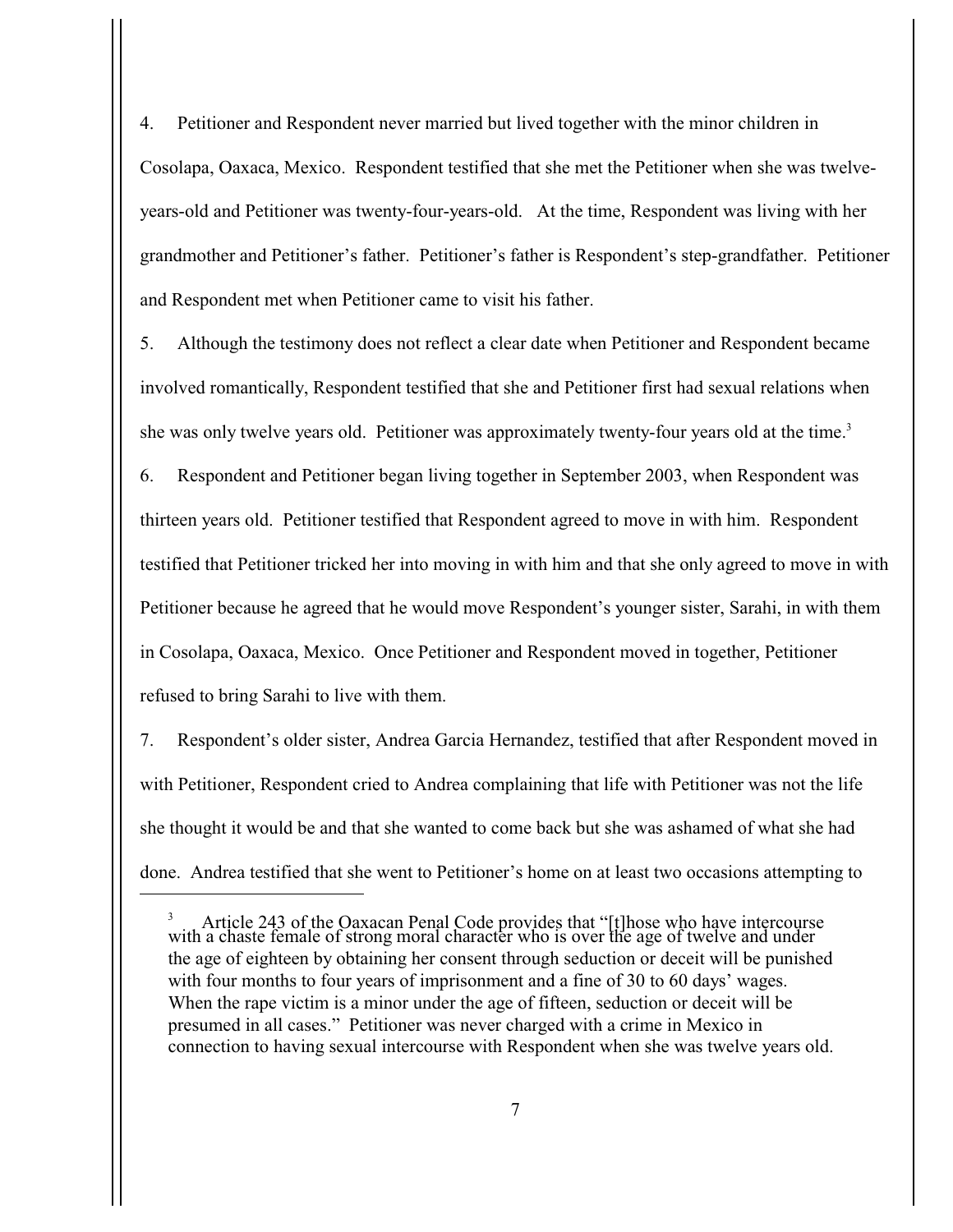retrieve Respondent. On the first trip, Andrea testified that she went to the house at night and knocked on the door for approximately two hours but that no one answered the door. Respondent testified that while Andrea was at the gate yelling for them to open, Petitioner covered Respondent's mouth and told her not to say anything. Andrea testified that she could hear Respondent through the door but no one came to the door. On her second attempt a few months later, Andrea was able to contact Respondent and brought her back to her aunt's house. The next day, Petitioner came to the house where Respondent was staying and took her back to his house. Andrea testified that Petitioner threatened Andrea to stay away.

8. At the age of thirteen, in February of 2004, Respondent became pregnant with F.C.G., who was born in November 2004.

9. A.C.G. was born in 2011 when Respondent was 21 years old.

10. Respondent testified that Petitioner physically abused her on two separate occasions, once while she was pregnant with F.C.G. and another time sometime in 2011 after A.C.G. was born. Petitioner denied ever harming Respondent. Despite what may have occurred between Petitioner and Respondent, there is no allegation that Petitioner ever abused or harmed the minor children. 11. Respondent testified that she felt like a prisoner in Petitioner's home. Respondent testified that she was forced to conduct her business (selling chickens) through the gate around the home and was never allowed to leave the home with both of her children because Petitioner was afraid that she would leave and never return. Petitioner denied that Respondent was ever treated like a prisoner and testified that the gate remained unlocked and that Respondent was free to come and go as she chose.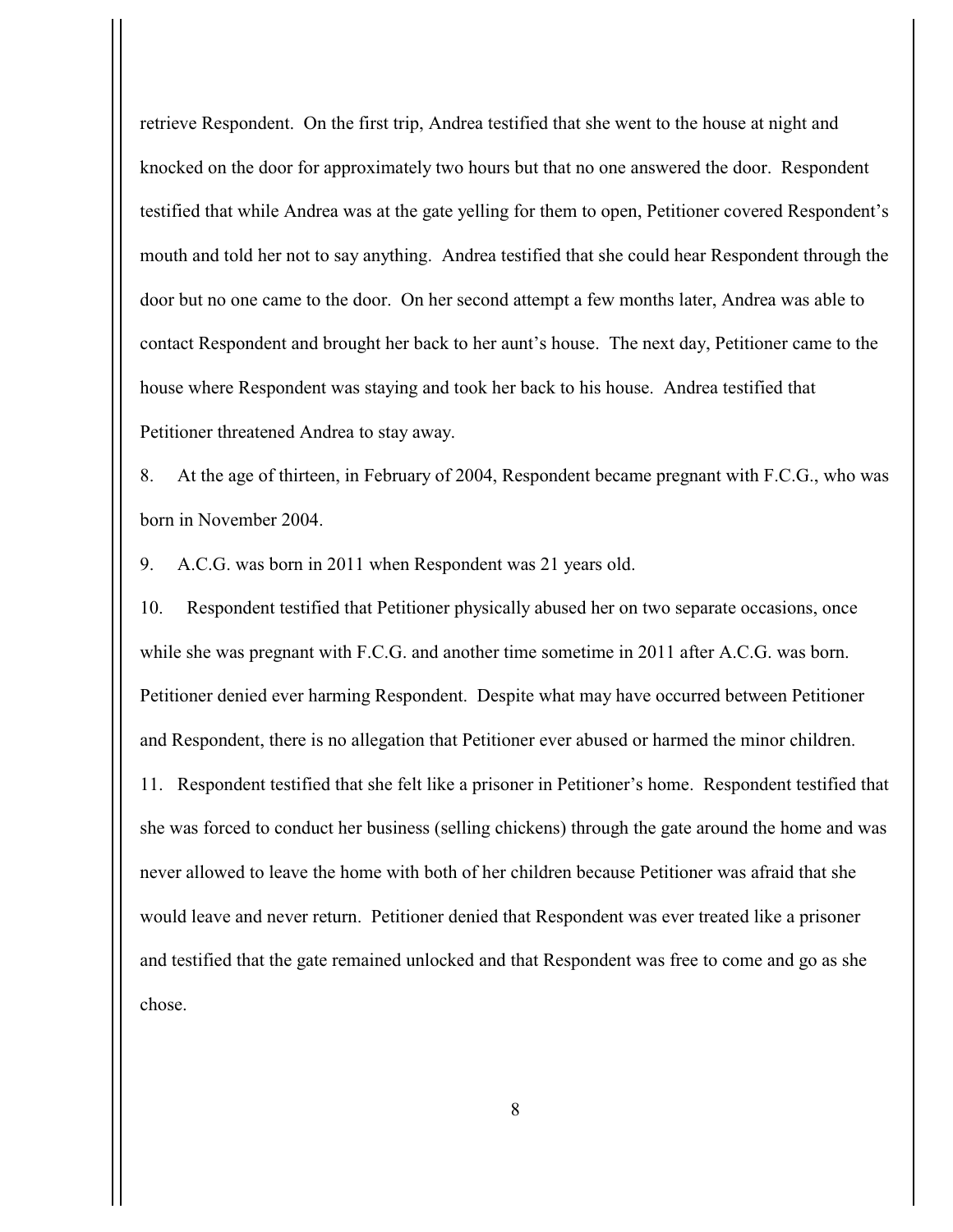12. Petitioner and Respondent continued to live together with their minor children, F.C.G. and A.C.G., in Cosolapa, Oaxaca, Mexico until 2013, when Respondent began discussing with Petitioner her desire to move, with the minor children, to the United States. Respondent's mother and two sisters, Andrea and Sarahi, had already moved to the United States, settling in Florence, South Carolina. Respondent did not move to the United States with her mother and sisters because she was pregnant with F.C.G. and living with Petitioner when her mother and sisters moved.

13. Since Petitioner did not want to move to the United States, Respondent began preparing to move to the United States with her minor children, with or without Petitioner.

14. On June 17, 2013, while F.C.G. was at school, Respondent packed a few personal belongings, including the children's birth certificates, and left the home with A.C.G. Respondent went to F.C.G.'s school and picked him up. Respondent, F.C.G., and A.C.G. then took a taxi to a relative's home in a neighboring town.

15. Petitioner made a complaint to the authorities and provided a statement on June 18, 2013. Petitioner told the authorities that Respondent had been telling him that she wanted to move to the United States with the minor children and that her mother, who already lived in the United States, had been making arrangements for the move. Petitioner completed an Application for Hague Relief on or about August 20, 2013, in which he listed Florence, South Carolina, United States as the minor children's probable location.

16. Respondent testified that after leaving Cosolapa on June 17, 2013, she, her children, and her uncle drove towards the border, crossed the Rio Grande, and eventually entered the United States on July 2, 2013.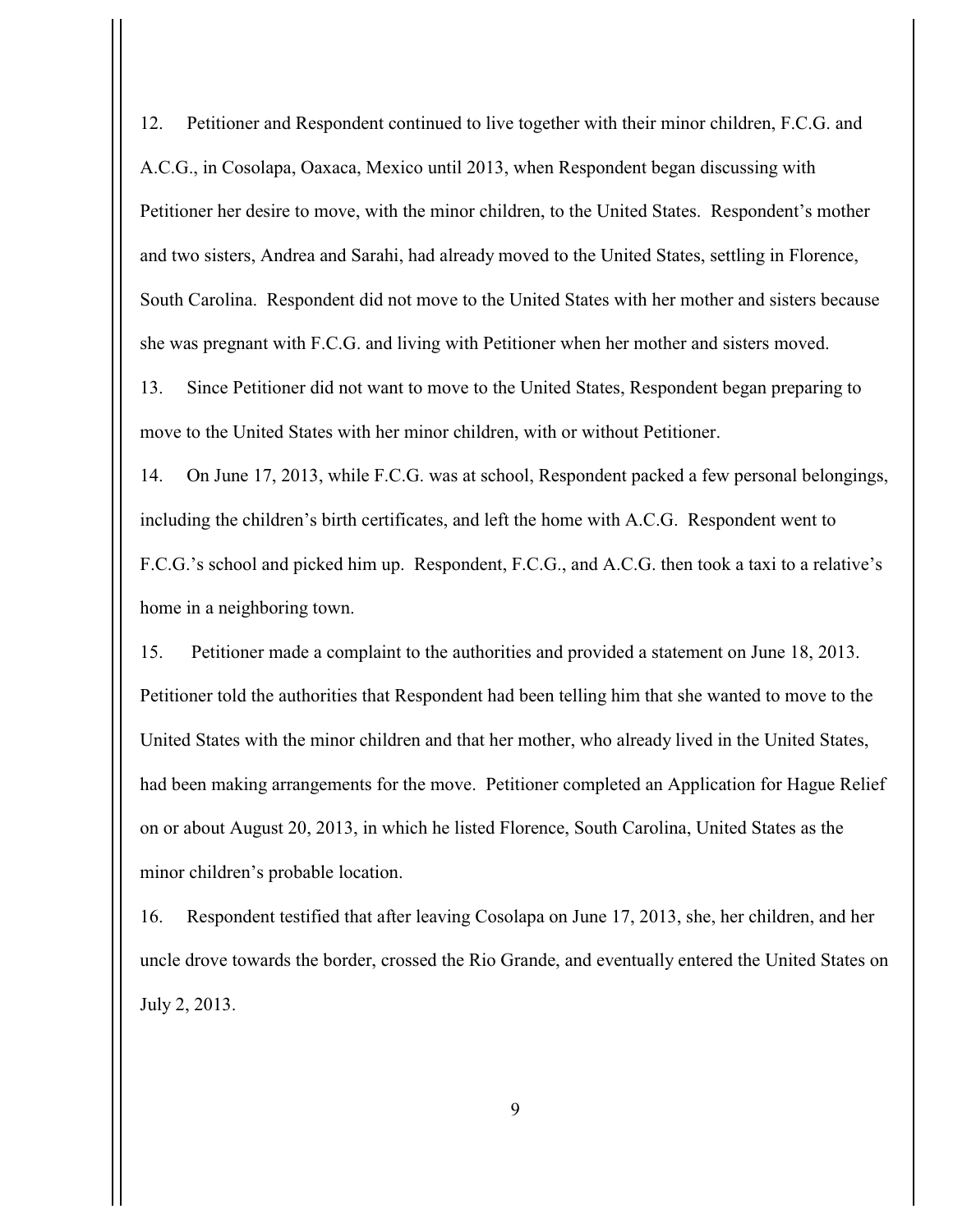17. Respondent arrived in Florence, South Carolina, with F.C.G. and A.C.G. on August 22, 2013. Respondent's mother and two sisters had previously settled in Florence after entering the United States illegally from Mexico sometime in 2004 or 2005. Respondent's younger sister, Sarahi, attended and completed elementary school, middle school, and high school in Florence. Respondent's older sister, Andrea, attended and completed middle school and high school in Florence. The sisters testified that they are participants in the Deferred Action for Childhood Arrivals (DACA) immigration program<sup>4</sup> and each operate businesses in Florence. Respondent's mother and sister Andrea co-own a general store. Andrea also owns a beauty salon and clothing boutique located next to the store she owns with her mother. Sarahi owns a business that makes gowns and centerpieces for weddings and flower arrangements.

.

http://www.uscis.gov/humanitarian/consideration-deferred-action-childhood-arrivals-daca

<sup>&</sup>lt;sup>4</sup> On June 15, 2012, President Obama announced the Deferred Action for Childhood Arrivals

program, or DACA. Under DACA, certain people who came to the United States as children and meet several guidelines may request consideration of deferred action for a period of two years, subject to renewal. They are also eligible for work authorization. Deferred action is a use of prosecutorial discretion to defer removal action against an individual for a certain period of time. Deferred action does not provide lawful status. A person may request DACA if they: (1) were under the age of 31 as of June 15, 2012; (2) came to the United States before reaching their 16th birthday; (3) have continuously resided in the United States since June 15, 2007, up to the present time; (4) were physically present in the United States on June 15, 2012, and at the time of making their request for consideration of deferred action with USCIS; (5) had no lawful status on June 15, 2012; (6) are currently in school, have graduated or obtained a certificate of completion from high school, have obtained a general education development (GED) certificate, or are an honorably discharged veteran of the Coast Guard or Armed Forces of the United States; and (7) have not been convicted of a felony, significant misdemeanor, or three or more other misdemeanors, and do not otherwise pose a threat to national security or public safety. *See*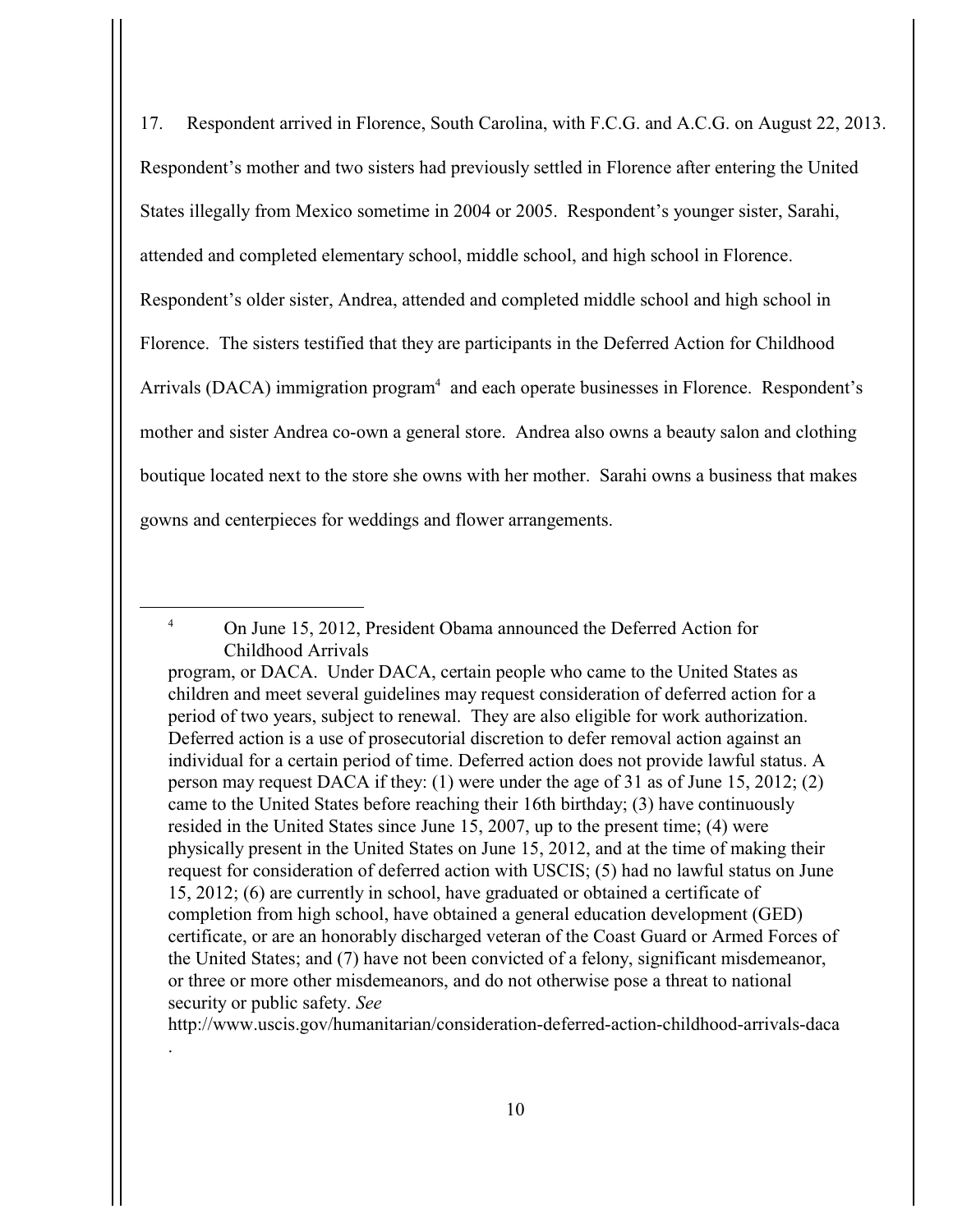18. When Respondent first arrived in Florence, she and the minor children lived with her mother. Within a short time, Respondent enrolled F.C.G. in the third grade at Greenwood Elementary in Florence School District One. During this time, Respondent worked for her sister and mother. 19. Respondent and her minor children did not speak English when they arrived in the United States. Respondent's sisters, Andrea and Sarahi, who had both lived in the United States for years, are fluent in English. Andrea testified that she helped Respondent register F.C.G. for school. F.C.G. began third grade on September 9, 2013. A.C.G. was not old enough to attend school at that time.

20. In January of 2014, in order to have more space, Respondent and the minor children moved out of Respondent's mother's home in Florence and into a mobile home owned by Andrea in neighboring Darlington County, South Carolina. Upon moving to Darlington, F.C.G. withdrew from Greenwood Elementary and enrolled at Brockington Elementary in Darlington on February 4, 2014.

21. Respondent met her boyfriend, Jose Vasquez, sometime in 2013. Mr. Vasquez is also in the United States illegally and does not have work authorization, residency authorization, DACA status, or a driver's license. Mr. Vasquez moved in with Respondent and the minor children in February of 2014. The testimony from Respondent's witnesses reveals that Mr. Vasquez and Respondent are involved in a stable, loving relationship and that they eventually plan to marry. Respondent's older sister described their relationship as loving and very supportive.

22. F.C.G. finished the 2013-2014 school year at Brockington Elementary. While enrolled at Brockington during the spring of 2014, F.C.G. was absent from school eight days. Each of these absences was unexcused. F.C.G. made decent grades and worked with the English for Speakers of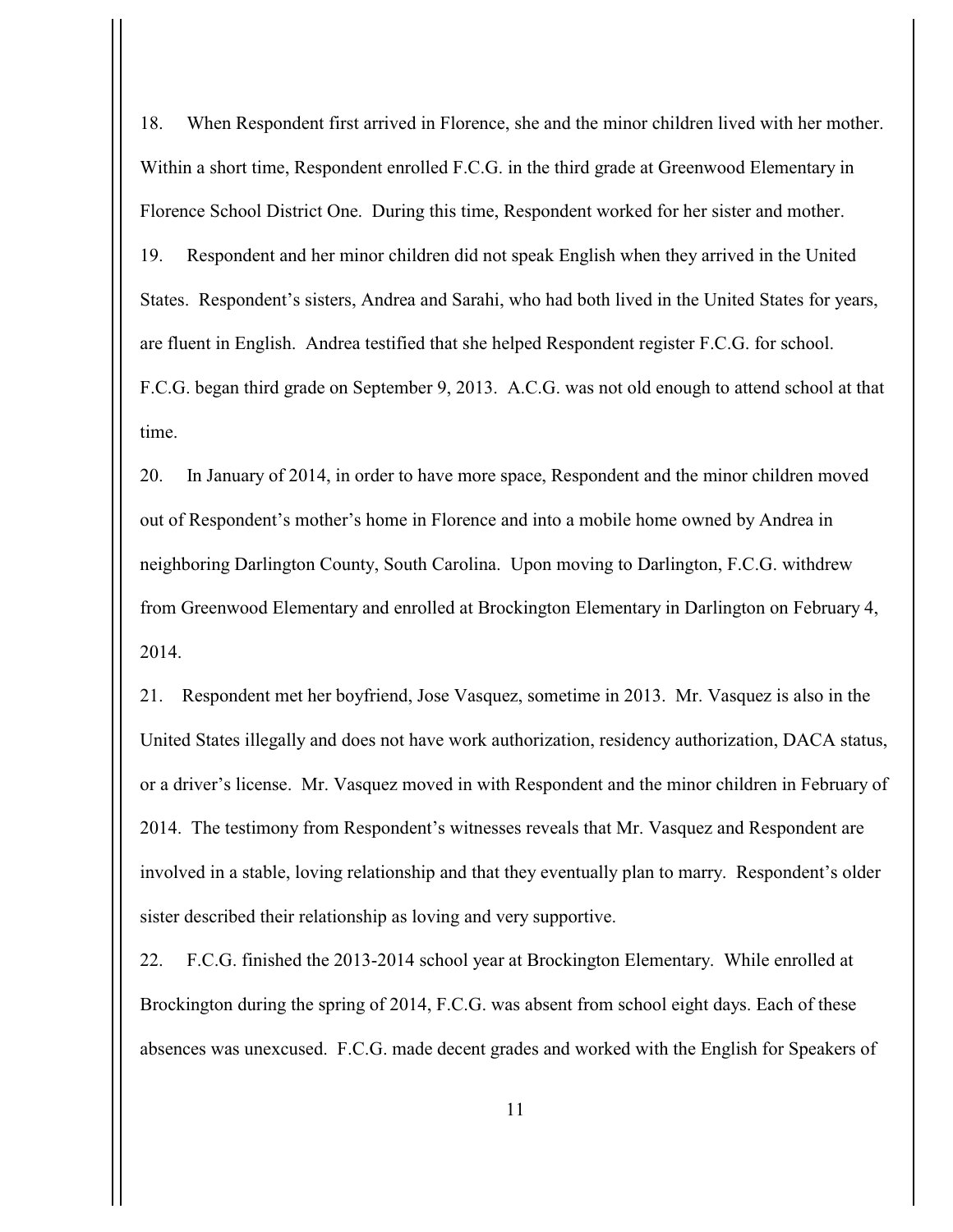Other Languages ("ESOL") program at the school. Although he began to make progress in the ESOL program, F.C.G.'s English proficiency was graded as "Level 1: Pre-Functional" on the spring 2014 English Language Development Assessment, the State's standardized English proficiency test administered by the school. Additionally, F.C.G. was graded as not meeting the State's testing standards for math and science based on the school's spring 2014 standardized PASS test. The testimony also reflects that neither of these tests were his most recent tests. The results of the spring 2015 examinations were not available at the time of trial. Valerie Smith, the ESOL director at St. John's Elementary, testified on cross-examination that she would not be surprised if F.C.G.'s 2015 test scores were substantially improved from his 2014 scores.

23. In November of 2014, Respondent, the minor children, and Mr. Vasquez moved into their current home - a mobile home owned by Mr. Vasquez's father in Darlington County. The location of Respondent's current residence required F.C.G. to transfer from Brockington Elementary to St. John's Elementary, also in Darlington. As of the time of trial, Respondent and the minor children continue to reside with Mr. Vasquez and his father and F.C.G. continued to attend school at St. John's Elementary.

24. F.C.G. transferred to St. John's Elementary in November of 2014. At the time of trial, F.C.G. was still enrolled in the fourth grade at St. John's Elementary. His most recent report card was placed into evidence and shows that he made all As and Bs in the second and third quarter. The first quarter F.C.G. made a C in science and math. Grades for the fourth quarter were not available at the time of trial. While there was testimony that F.C.G. remains enrolled in the ESOL program, the ESOL director Valerie Smith testified that she only meets with F.C.G. for approximately thirty (30) minutes per week. Ms. Smith further testified that the amount of time spent with each child in the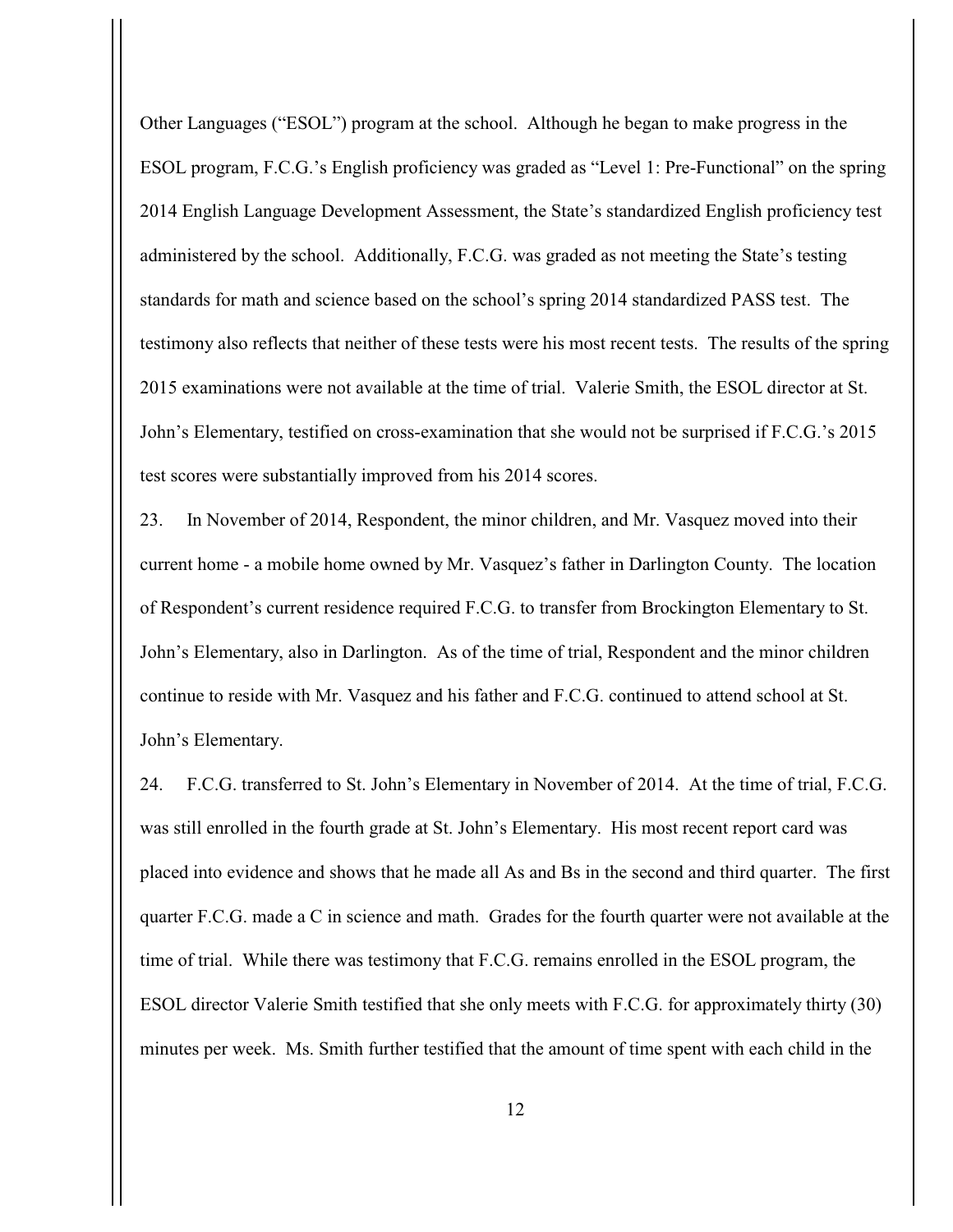ESOL program is based upon her availability and her assessment of the child's needs. Ms. Smith likewise testified that ESOL students in general are given certain accommodations, such as open book tests, the ability to retake tests, and they are essentially graded on a curve. However, Mike Rogers, who is the only fourth grade teacher of F.C.G. to provide testimony at trial, indicated that F.C.G. was in his English and Language Arts classes for approximately two hours per day and was treated no differently than any other non-ESOL student. Specifically, Mr. Rogers testified that F.C.G. was not receiving accommodations, such as open book tests or the ability to retake tests, in his class. Mr. Rogers further testified that he had no difficulty communicating with F.C.G. in English and that F.C.G. got along well with all of the other children in his class. Mr. Rogers further testified that F.C.G. made an A in the third quarter and that he anticipated that F.C.G. would also make an A in the fourth and final quarter of the school year in his English and Language Arts class. Although the ESOL director testified that it may take years for a student to fully comprehend academic language which is necessary for analytical thinking, that testimony is undermined to some extent and the Court cannot ignore the fact that F.C.G. is making As in his English and Language Arts classes without any special accommodations.

25. Respondent testified that she and the children have consistently attended church at the Torre Fuerte Church. Evelia Ramirez, a member of Torre Fuerte Church, testified that Respondent, Jose Vasquez, and the children attend services almost every Wednesday, Saturday, and Sunday. Ms. Ramirez further testified that she watches F.C.G. and A.C.G. during church services, along with other children of the church, and that F.C.G. and A.C.G. appear eager to learn and get along well with the other children at the church. Respondent testified that she and the children have developed a supportive network of friends through the church.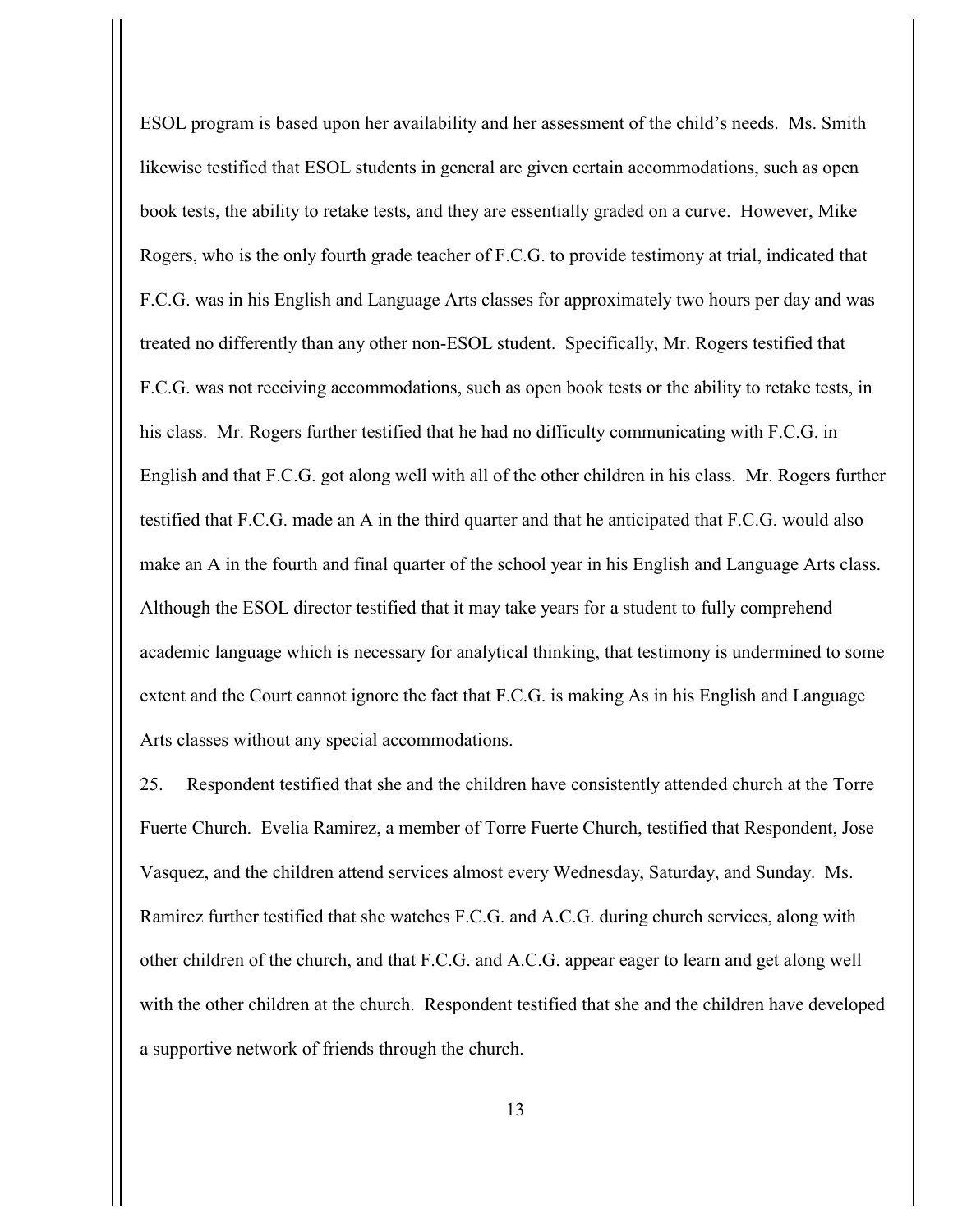26. Respondent testified that although she was not authorized to work in the United States, since arriving here she has worked for her family, cooked meals for local construction workers, and worked as a helper at a clothing store. Respondent testified that she has been consistently employed since arriving in the United States and that she is currently making \$360.00 per week. Respondent concedes, however, that she pays no taxes on this income. Respondent testified that she is able to meet all of her basic needs. Respondent's family members testified that they were all able and willing to financially assist Respondent, if needed.

27. There was testimony regarding the immigration status of Respondent, the minor children and several of the other witnesses. Respondent, her mother, Jose Vasquez and Gustavo Vasquez Maas all admitted that they are in the United States illegally and do not have DACA status. Each of these individuals, however, also testified that they have not become in the past, and currently are not, subject to any deportation proceedings. Respondent, Jose Vasquez, and Gustavo Vasquez Maas have all been arrested for traffic violations in the past, but all testified that those arrests did not result in any removal or deportation proceedings. Both of Respondent's sisters, Andrea and Sarahi, testified that they have obtained DACA status and now have work authorization cards and social security numbers.

28. The Court had the opportunity to review the forensic interview of F.C.G. F.C.G. communicated throughout the interview entirely in English, with the exception of one word, and without the assistance of the interpreter. F.C.G. was questioned about several individuals in his life, including Petitioner, Respondent, Jose Vasquez, and Gustavo Vasquez Maas. F.C.G. initially referred to Jose Vasquez as his dad. F.C.G. later stated that Petitioner was his father, that Jose was his step-father, and that Gustavo was a step-grandfather. F.C.G. also stated that he wanted to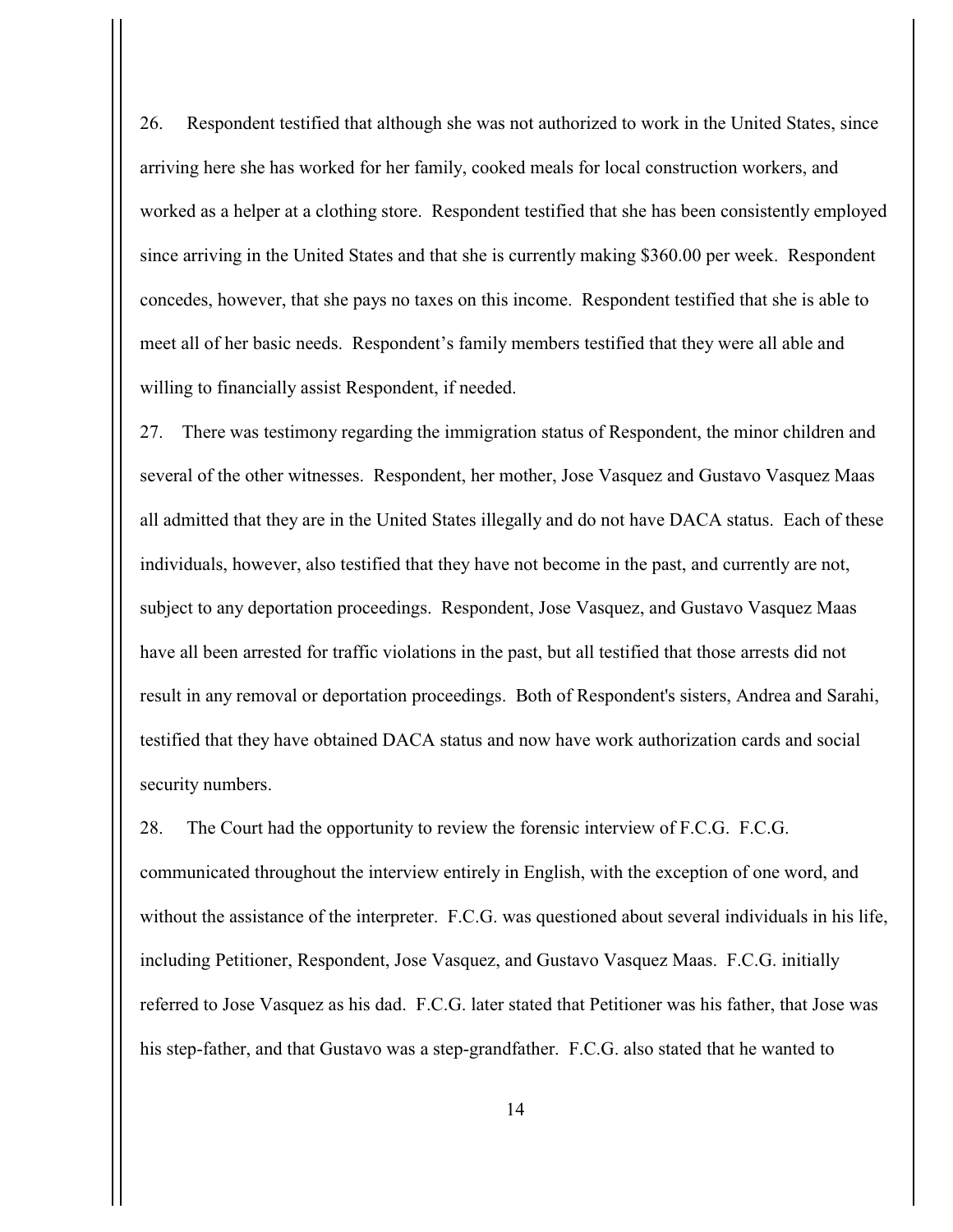remain living in the United States with Respondent. F.C.G. stated that he did not want to return to live in Mexico. When answering questions about life in Mexico, F.C.G. stated that he did not have many friends, that he was not allowed to have fun, that Petitioner would never play with him, that Petitioner would never let F.C.G. go outside to play, that Petitioner did not help F.C.G. with his homework, that he did not have his own bedroom in Mexico, and that F.C.G. did not trust Petitioner. F.C.G. also stated that he did not have toys, clothes, or shoes in Mexico. At times, F.C.G could be seen fighting through tears when talking about life in Mexico. F.C.G. stated that every day was the same when living in Mexico. When asked about the United States, F.C.G. stated that he has friends and toys, that Respondent and Jose Vasquez help him with his homework, and that he has several family members living near him.

29. As discussed in more detail below, the Court finds that Petitioner has met his burden of proof for establishing a prima facie case of wrongful removal. Respondent, however, has met her burden of proving that the minor children are well-settled in their new environment. Respondent has not met her burden of proof with regard to the grave risk defense or the mature child objection.

### **CONCLUSIONS OF LAW**

1. This Court has jurisdiction over this case pursuant to 22 U.S.C. § 9003(a) (jurisdiction under the Hague Convention) and 28 U.S.C. § 1331 (federal question jurisdiction). Venue is proper pursuant to 22 U.S.C. § 9003(b) and 28 U.S.C. § 1391(b).

### **Hague Convention and the International Child Abduction Remedies Act**

2. The Hague Convention is intended "to protect children internationally from the harmful effects of their wrongful removal or retention and to establish procedures to ensure their prompt return to the State of their habitual residence." *Maxwell v. Maxwell*, 588 F.3d 245, 250 (4th Cir. 2009).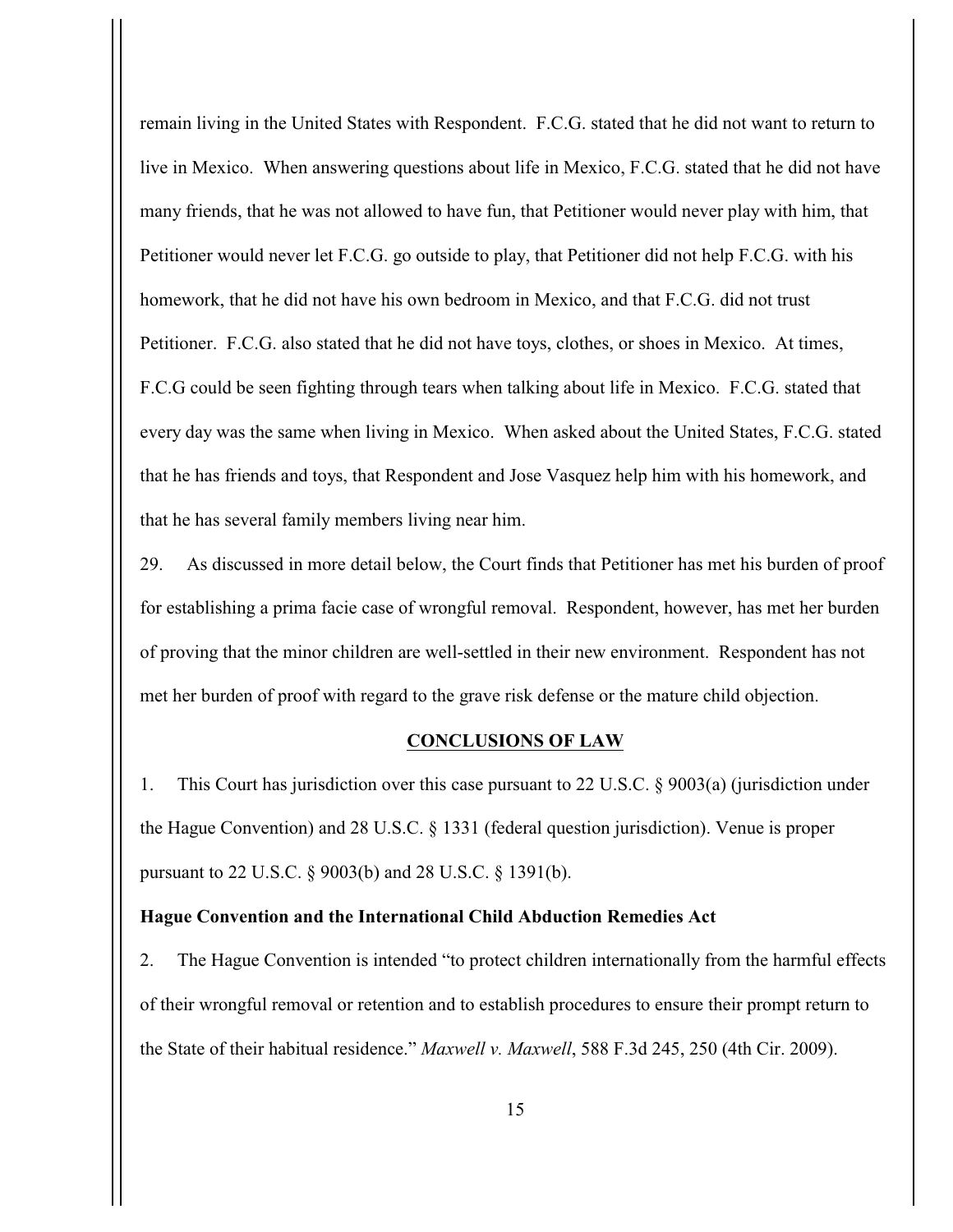Additionally, Courts construe the Hague Convention so as to deter parents from unilaterally removing the children from their habitual residence and crossing international boundaries in search of a more sympathetic court. *See Miller v. Miller*, 240 F.3d 392, 398 (4th Cir. 2001). The Sixth Circuit has explained that these goals are aimed at:

> situations where one parent attempts to settle a difficult family situation, and obtain an advantage in any possible future custody struggle, by returning to the parent's native country, or country of preferred residence. . . . Under such circumstances, the Hague Convention is clearly designed to insure that the custody struggle must be carried out, in the first instance, under the laws of the country of habitual residence

*Friedrich v. Friedrich*, 983 F.2d 1396, 1402-03 (6th Cir. 1993).

3. To further the goals of the Hague Convention, courts are called on to preserve the status quo—the return of the child to his home country for further proceedings. *See Friedrich*, 983 F.2d at 1403; *Lops v. Lops*, 140 F.3d 927, 936 (11th Cir. 1998). However, courts cannot issue an order regarding the merits of the underlying custody dispute or to determine the best interests of the child—the only inquiry is whether the treaty requires the prompt return of the child to his or her home country. *Miller*, 240 F.3d at 398.

### **Prima Facie Case of Wrongful Removal**

4. To secure the return of an abducted child under the Hague Convention, a petitioner must prove by a preponderance of the evidence that the child has been "wrongfully removed." 22 U.S.C. §  $9003(e)(1)(A)$ . Specifically, the petitioner must establish that: (1) the child was "habitually resident" in the petitioner's country of residence at the time of removal; (2) the removal was in breach of the petitioner's custody rights under the law of his home state; and (3) the petitioner had been exercising those rights at the time of removal. *Miller*, 240 F.3d at 398. Additionally, a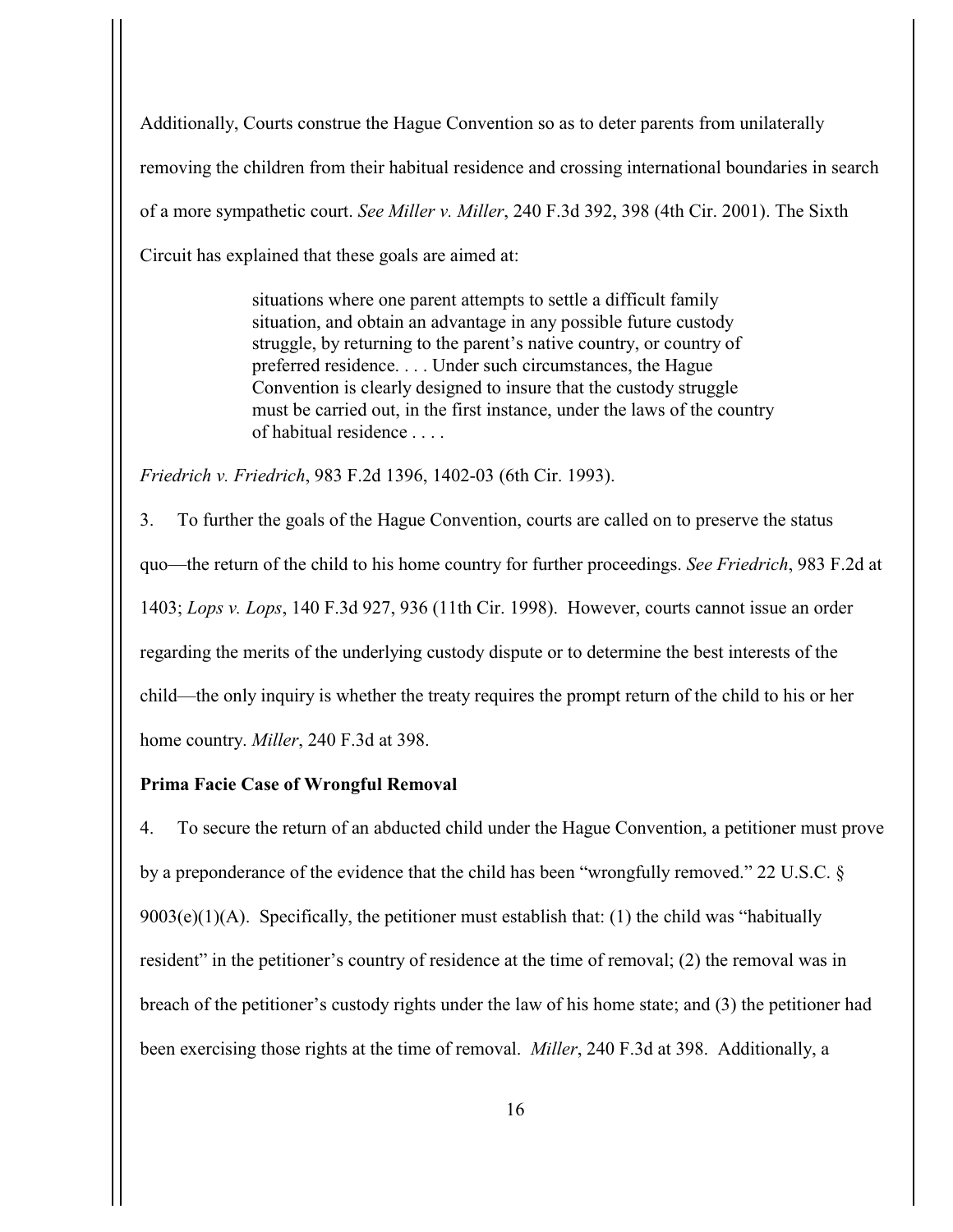petitioner must establish that the children are under age sixteen at the time they are returned. Hague Convention, art. 4. If the Petitioner establishes by a preponderance of the evidence that the removal of the minor children from Mexico was wrongful, the Court must return the minor children to Petitioner unless Respondent can establish one of the available defenses under the Hague Convention. *Miller*, 240 F.3d at 398. However, under article 18 of the Hague Convention, the Court retains discretion to order return even if one of the exceptions or defenses is proven. *Id*. at 402; Hague Convention art. 18.

5. The parties entered into the following factual stipulations: (1) F.C.G. and A.C.G. were habitual residents of Cosolapa, Oaxaca, Mexico, as that term is construed under the Hague Convention; (2) Petitioner is the father of F.C.G. and A.C.G. as set forth in the children's valid birth certificates; (3) Petitioner was exercising his parental custody rights as a father at the time Respondent removed them from Mexico; (4) sometime in 2013, Respondent discussed the option of illegally immigrating into the United States with Petitioner; (5) on June 17, 2013, Respondent removed the Children from their habitual residence without Petitioner's consent or acquiescence; (6) Petitioner has sufficient rights of custody under Oaxacan and Mexican law as that term is used under the Hague Convention and ICARA; (7) Respondent entered the United States with the children illegally; and (8) neither Respondent nor the Children had valid passports or visas at the time they entered the United States or at any time thereafter. [Dkt. No. 54]. Lastly, it is undisputed that F.C.G. is ten, and A.C.G. is three – both under the age of sixteen as required by the Hague Convention.

6. Based on the parties' stipulations, the Court concludes that Petitioner has established, by a preponderance of the evidence, a *prima facie* case for wrongful removal of the minor children from Mexico.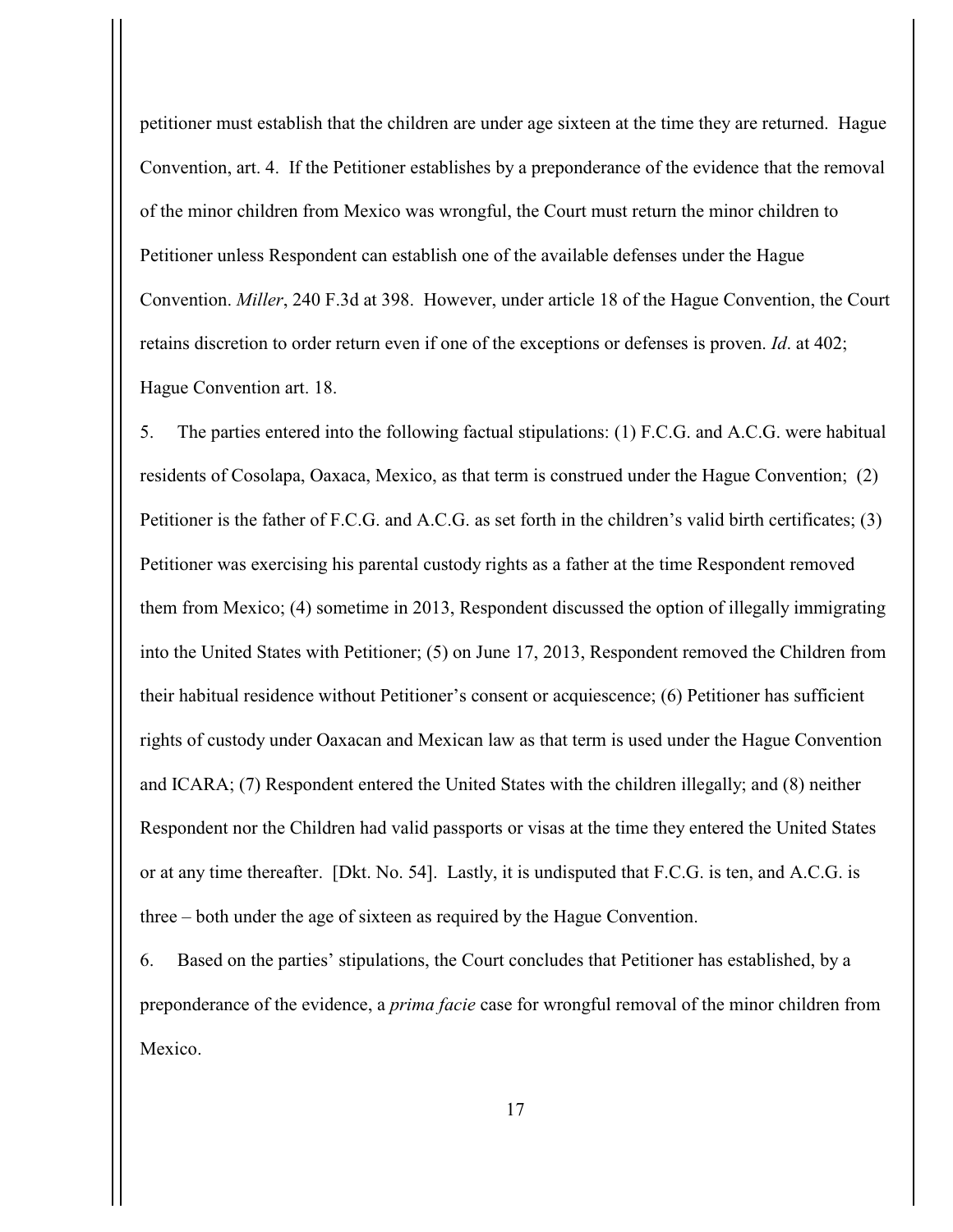### **Affirmative Defenses**

7. Because Petitioner has established a prima facie case of wrongful removal under the Convention, the minor children must be returned to Mexico as their place of habitual residence unless Respondent can establish one of several narrow defenses. *Miller*, 240 F.3d at 398. Respondent argues that three defenses apply here – the well-settled defense, the mature child's objection, and the grave risk defense. The well-settled defense and mature child objection require proof by a preponderance of the evidence, while the grave risk defense requires proof by clear and convincing evidence. 22 U.S.C. § 9003(e).

8. However, as is clear from ICARA, these affirmative defenses are meant to be narrow. *See Blondin v. Dubois*, 189 F.3d 240, 246 (2d Cir. 1999). Indeed, these defenses "do not authorize a court to exceed its Hague Convention function by making determinations, such as who is the better parent, that remain within the purview of the court with plenary jurisdiction over the question of custody." *Blondin*, 189 F.3d at 246.

9. Moreover, even where the respondent meets his or her burden to show that an exception applies, the court may nevertheless exercise discretion to order repatriation. Hague Convention, art. 18; *Miller*, 240 F.3d at 402.

10. As to these affirmative defenses, the Court accepts the stipulation of the parties that the Children are not to be separated. If the Court concludes that one of the defenses discussed below apply to one of the minor children, the parties have stipulated that the defense should also apply to the other child so that the children can remain together.

# **Well-Settled Defense**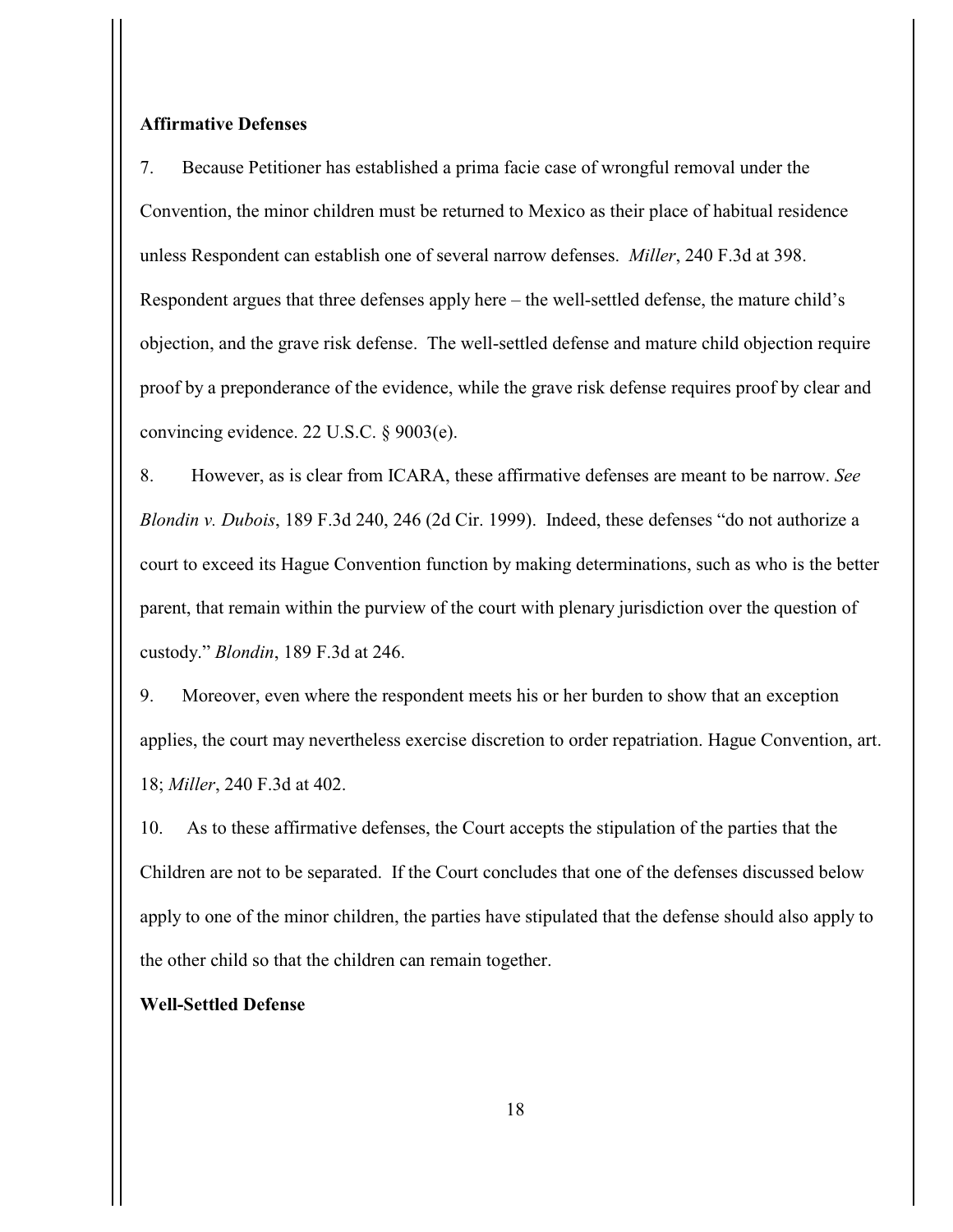11. Respondent challenges the return of the minor children to Mexico by invoking the well-

settled defense set forth in Article 12 of the Hague Convention. Article 12 provides that:

Where a child has been wrongfully removed or retained in terms of Article 3 and, at the date of the commencement of the proceedings before the judicial or administrative authority of the Contracting State where the child is, a period of less than one year has elapsed from the date of the wrongful removal or retention, the authority concerned shall order the return of the child forthwith.

The judicial or administrative authority, even where the proceedings have been commenced after the expiration of the period of one year referred to in the preceding paragraph, shall also order the return of the child, unless it is demonstrated that the child is now settled in its new environment.

Where the judicial or administrative authority in the requested State has reason to believe that the child has been taken to another State, it may stay the proceedings or dismiss the application for the return of the child.

Hague Convention, art. 12.

12. To establish the well-settled defense, Respondent must prove by a preponderance of the evidence that (a) the child is "well-settled" in his new environment and (b) Petitioner initiated judicial proceedings under the Convention more than one year after the wrongful removal. *Belay v. Getachew*, 272 F. Supp. 2d 553, 560-61 (D.Md. 2003).

13. Petitioner does not dispute that he initiated the present proceedings more than one year after the wrongful removal of the minor children from Mexico. The key dates under the Hague Convention are the dates of the wrongful removal or detention and the date of the commencement of the proceedings before the judicial or administrative authority of the Contracting State where the child is located. Hague Convention, art. 12. Under ICARA, the commencement of proceedings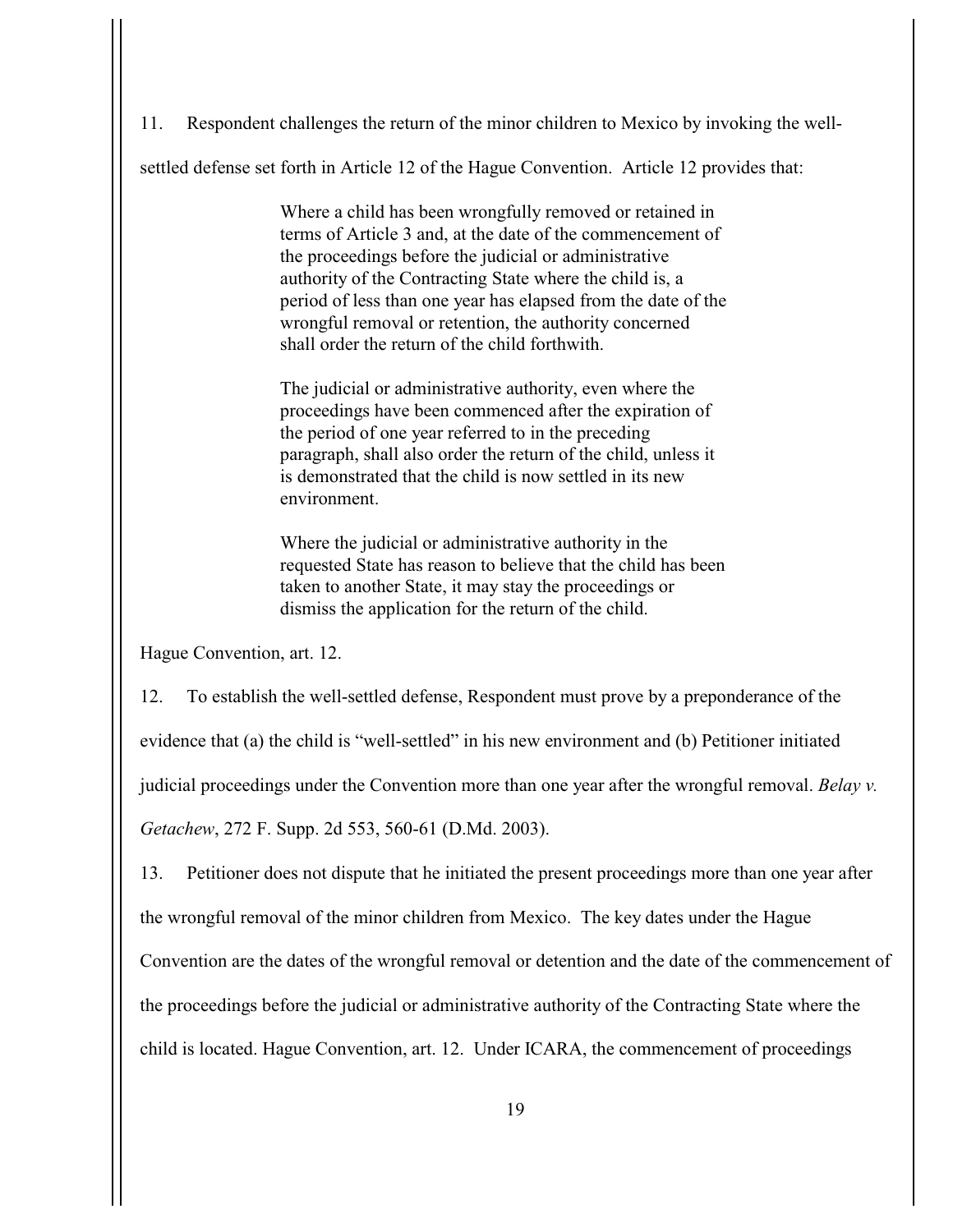begins with the filing of a judicial petition. *Mendez Lynch v. Mendez Lynch*, 220 F. Supp. 2d 1347, 1362 (M.D.Fla. 2002) (citing *Wojcik v. Wojcik*, 959 F. Supp. 413, 418-19 (E.D.Mich.1997)). The minor children were wrongfully removed on June 17, 2013. Petitioner did not file his petition under the Convention until October 27, 2014. Petitioner does not dispute that he knew the probable location of the minor children was Florence, South Carolina as early as August 2013.<sup>5</sup> See [Joint Trial Exhibit 6 and ECF #1-3, pg. 3]. Accordingly, the Court finds by a preponderance of the evidence that Respondent has established the one-year element of the well-settled defense. 14. Respondent must still establish that the minor children are well settled in their new environment. Article 12 of the Hague Convention does not define the term "settled." However, courts have interpreted it to ask whether "the child is in fact settled in or connected to the new environment so that, at least inferentially, return would be disruptive with likely harmful effects." *In re D.T.J.*, 956 F. Supp. 2d 523, 534 (S.D.N.Y. 2013). In determining whether the child is wellsettled, courts have considered the following non-exhaustive list of factors: (1) the age of the child; (2) the stability of the child's residence in the new environment; (3) whether the child attends school or day care consistently; (4) whether the child attends church or participates in other community or extracurricular school activities regularly; (5) the respondent's employment and financial stability; (6) whether the child has friends and relatives in the new area; and (7) the immigration status of the child and respondent. *Lozano v. Alvarez*, 697 F.3d 41, 57 (2d Cir. 2012), *aff'd*, 134 S.Ct. 1224 (2014). With respect to immigration status, the importance of this factor has been held to be

Petitioner does not allege that Respondent concealed the location of the children and has not sought equitable tolling of the one-year period necessary to establish the wellsettled defense. The Supreme Court has recently held that equitable tolling is not available under the Hague Convention. *See Lozano v. Montoya Alvarez*, 134 S.Ct. 1224 (2014).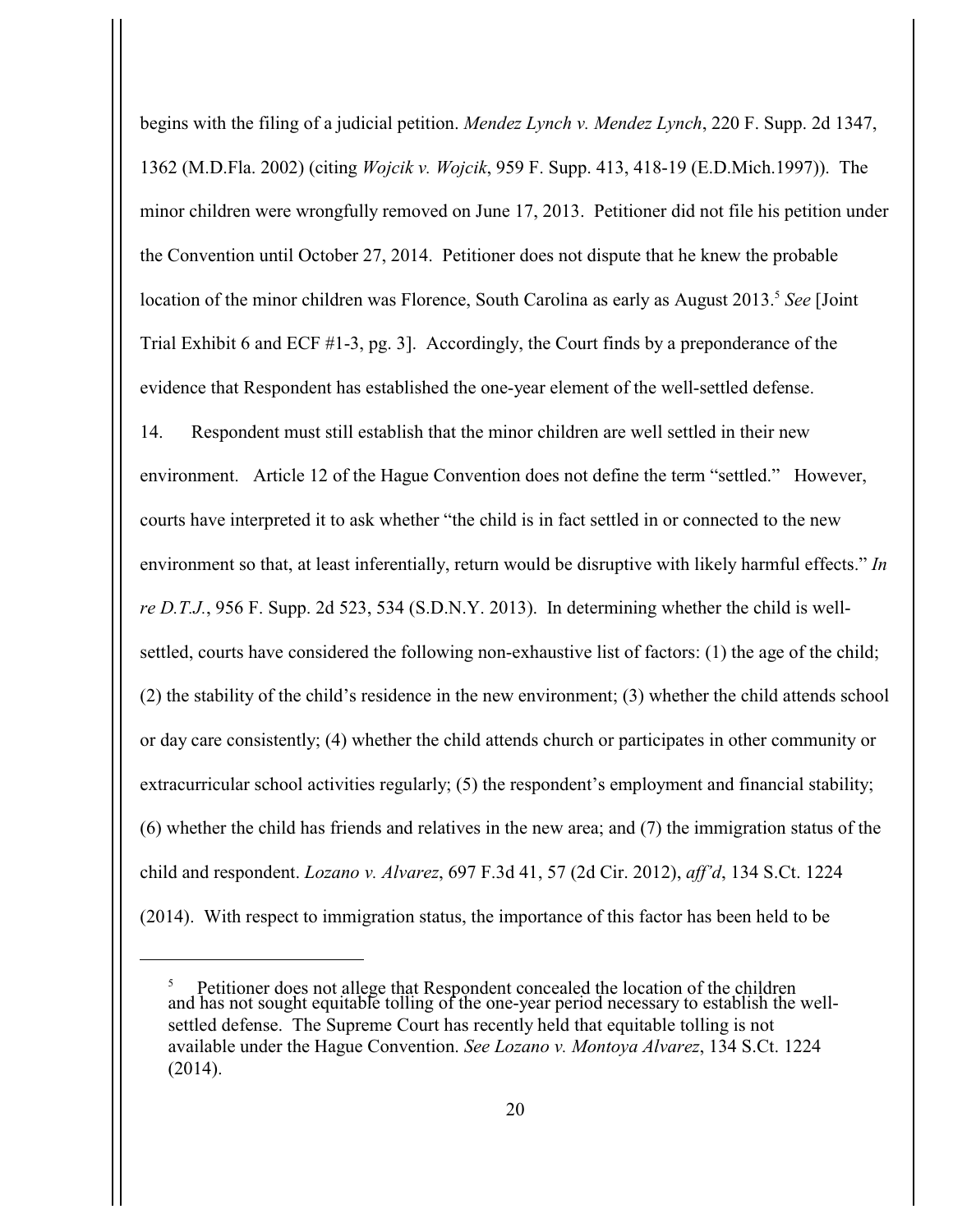relevant only if there is an immediate, concrete threat of deportation. *In re B. Del C.S.B.*, 559 F.3d 999, 1009 (9th Cir. 2009); *In re Lozano*, 809 F. Supp. 2d 197, 232-33 (S.D.N.Y. 2011) (stating there is "nothing to suggest that, at this moment, or in the near future, the immigration status of the child and Respondent is likely to upset the stability of the child's life here in New York"). In most cases, the importance of the child's immigration status will vary based on the likelihood that the child will be able to acquire legal status or otherwise remain in the United States, the child's age, and the extent to which the child will be harmed by her inability to receive certain government benefits. *Lozano*, 697 F.3d at 57. In any event, immigration status is but one factor to consider in the multifactor analysis of whether a child is well-settled in his or her new environment.

15. The Court concludes by a preponderance of the evidence that the minor children are wellsettled in their new environment. The forensic interview of F.C.G. illustrates that he can speak, understand, and converse in English. F.C.G.'s language abilities are significant evidence of his acclimatization to his new environment given the fact that he could not speak any English when he arrived in August of 2013. F.C.G.'s current English teacher at St. John's Elementary, Mike Rogers, testified that F.C.G. had a good grasp of the English language and was expected to receive an A in the fourth quarter of the year in English and Language Arts. A review of F.C.G.'s report card from St. John's Elementary shows that he received all A's and B's except for a C in science and math, which he received at the beginning of the year. F.C.G. is enrolled in the English for Speakers of other Languages program<sup>6</sup> or ESOL; however, F.C.G.'s English teacher, Mr. Rogers, who was with F.C.G. for two hours each day, testified that F.C.G. had not received any special accommodations of

Participants in ESOL are eligible for certain accommodations in the school setting. <sup>6</sup> For example, they may be given extra time on tests, have the tests read to them, take tests using an open book, or may be able to re-take tests. F.C.G.'s English teacher at St. John's Elementary testified that F.C.G. did not receive any of these accommodations in his class.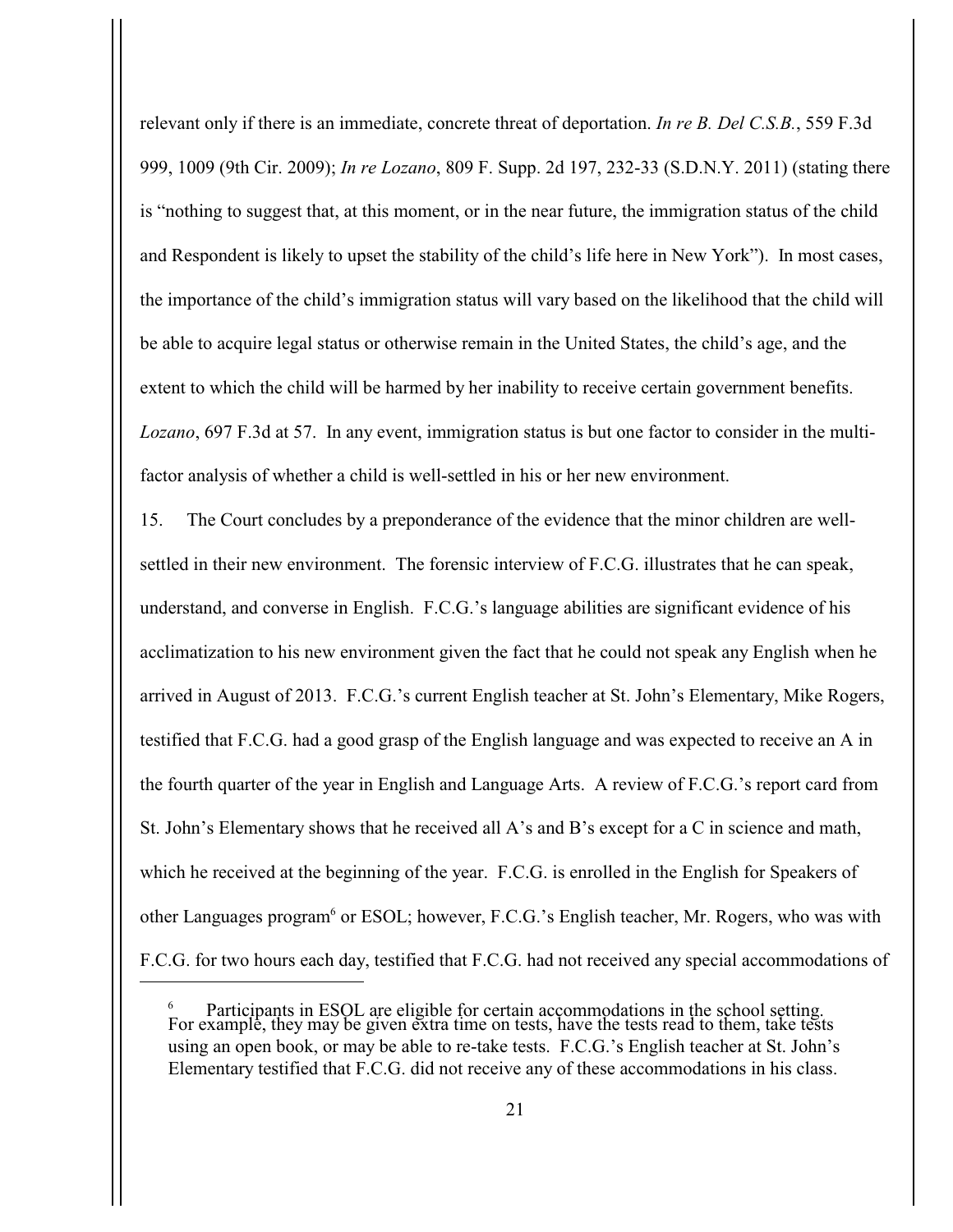which he was aware. In addition to F.C.G.'s English language ability, testimony indicated that A.C.G.'s first words were in English rather than Spanish.

16. The minor children have substantial family ties in their new environment. The testimony presented establishes that the minor children have a significant number of family members in the area including their grandmother, two aunts (with their respective families), and a number of cousins. The minor children have extensive contact with those family members and attend numerous family gatherings. The minor children's family has strong ties to the community through successfully owning and operating local businesses.

17. The minor children regularly attend church in their new environment and are present almost every Wednesday, Saturday, and Sunday. Testimony from a church member indicates that F.C.G. and A.C.G. get along well with the other children and have friends at the church.

18. The minor children have friends in their new environment. Testimony from F.C.G.'s English teacher at St. John's Elementary indicates that F.C.G. is well-liked by his peers and has a number of friends in his class. Evidence was also presented showing the minor children playing outside their home with other children in their neighborhood.

19. As noted above, F.C.G. has performed exceptionally well in school receiving above average grades during his most recent school year. Testimony from F.C.G.'s ESOL teacher indicated that she only met with F.C.G. thirty minutes per week implying that F.C.G. did not require significant ESOL instruction.

20. Respondent admits that she is in the United States illegally and lacks the legal authorization to be employed. Despite those limitations, Respondent has remained gainfully employed and consistently earned an income since her arrival in the United States. Respondent first worked in her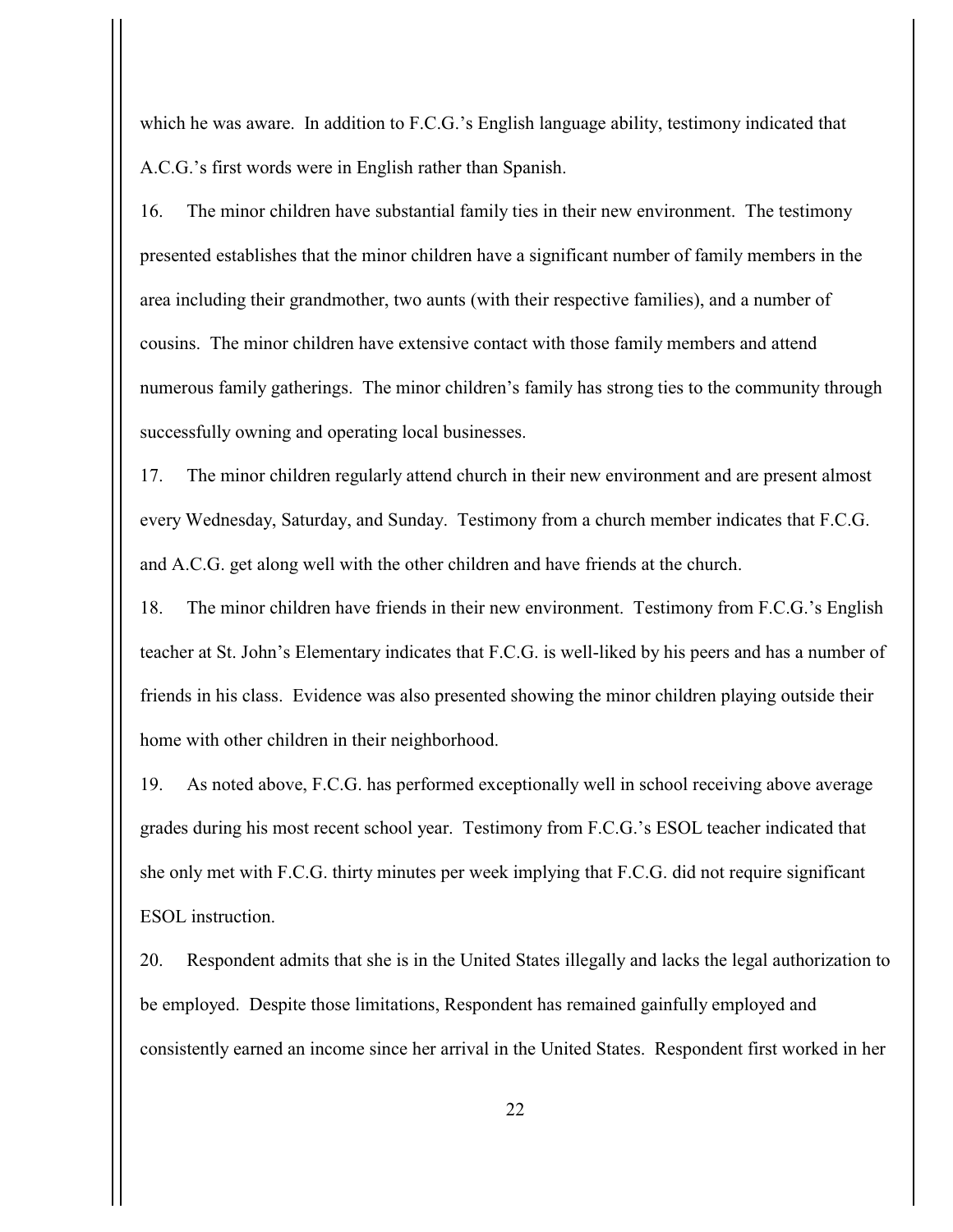mother and sister's shop, then she cooked for local construction workers, and currently works in a clothing warehouse earning \$360.00 per week. Respondent is clearly able to provide for the minor children. Testimony from other witnesses indicates that F.C.G. and A.C.G. are provided with adequate clothing, food, and shelter. Respondent's mother and sisters indicated that they would also be willing to help Respondent and the minor children if needed.

21. The Court finds that Respondent has maintained a stable residence for the minor children in their new environment. Respondent and the minor children first lived with Respondent's mother in Florence County for four to five months after arriving in the United States. In order to have more space, Respondent and the minor children left her mother's residence and moved into a mobile home owned by Respondent's sister, Andrea, in Darlington County, which is adjacent to Florence County. After staying in Andrea's mobile home for eleven months, Respondent and the minor children moved in with Respondent's boyfriend, Jose Vasquez, also in Darlington County. Although Respondent has lived with the minor children in three different locations since arriving in the United States, the moves were within the same geographical region (Pee Dee area of South Carolina) and did not disrupt the minor children's daily lives. The second move was within the same community and school district in Darlington County. Respondent's reasons for moving twice are reasonable and do not reflect an unstable existence for the minor children. Importantly, Respondent has not attempted to conceal the whereabouts of the minor children. The Court concludes that the minor children have a stable home life in their new environment.

22. The minor children's immigration status is cause for concern, but, as a practical matter, it is highly unlikely that they will face deportation anytime soon. There are no current, imminent, or threatened removal or deportation proceedings. If the past is any indication of the future, it is worth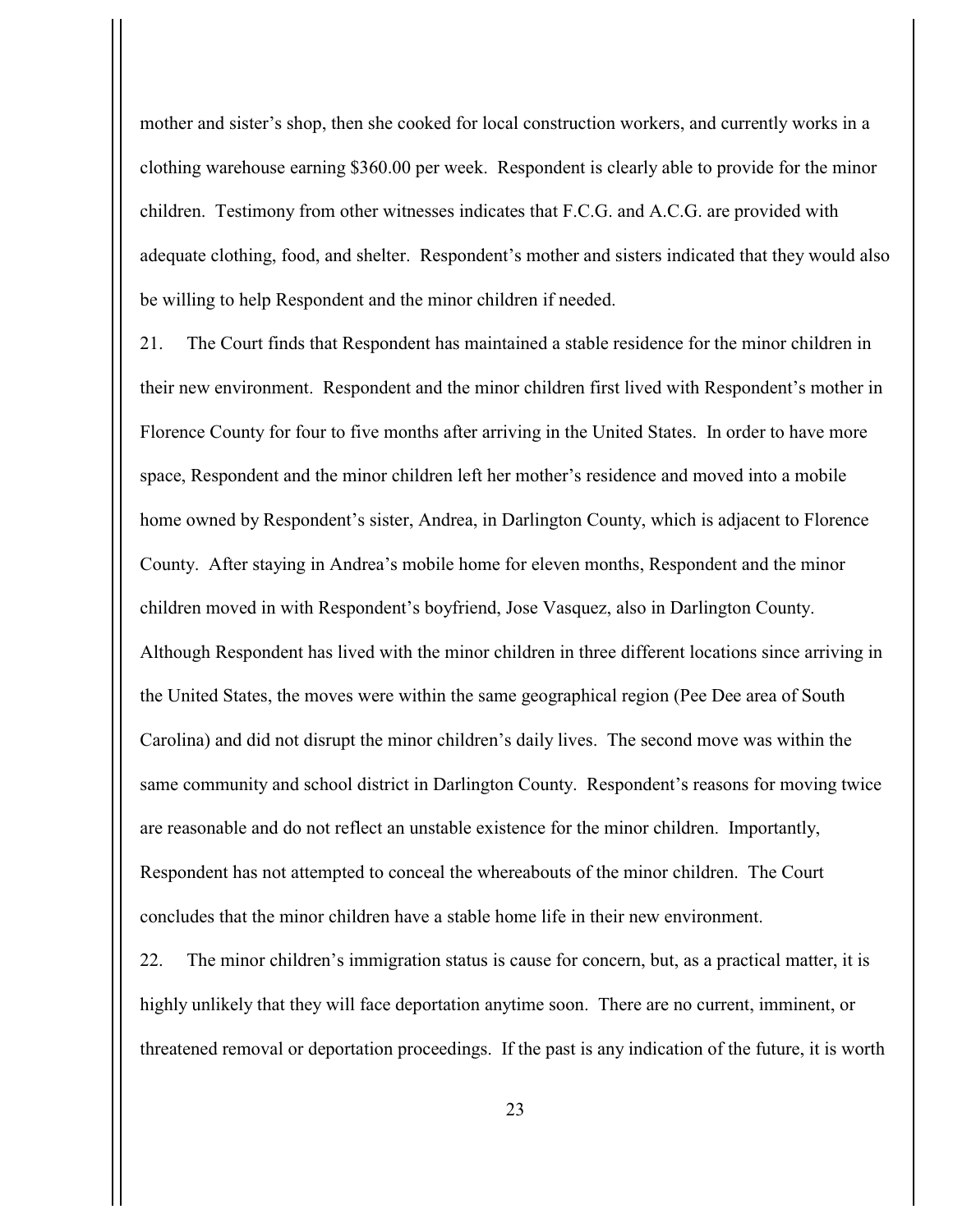noting that the minor children's aunts were in the United States illegally and, despite that, graduated from the local public school system attending from elementary school through high school. Now, both of the minor children's aunts have DACA status and operate local businesses and make positive contributions to the community. The minor children's grandmother has been in the United States illegally for almost fifteen years and also operates a local business. Given the length of time the minor children's relatives have remained in the United States illegally, there is nothing to suggest that, at this moment, or in the near future, the immigration status of the minor children is likely to upset the stability of their life in their new environment. *See In re Lozano*, 809 F. Supp. 2d at 233. Further, there has been no testimony or indication that F.C.G. or A.C.G. are likely to suffer any harm from their inability to receive certain government benefits due to their illegal status. Testimony indicates that the minor children are well-cared for, have access to medical care, and are supported by a network of family and friends.

23. While the minor children's immigration status might arguably weigh against a finding of well-settled, immigration status is not dispositive of the issue. While the children are ten years old and three years old, both children have assimilated themselves into their new environment. The children's residence has been relatively stable and although they have moved from one house to another, they have remained in the same geographical area in Florence and Darlington County with many extended family members within reasonably close proximity available to assist. The older child has consistently attended elementary school and done above-average, if not well. Both children have regularly attended a local church at least twice per week and both have established friendships either at school or in their neighborhood. Respondent has consistently worked with the help of her extended family members, most of whom are gainfully employed. Since their arrival the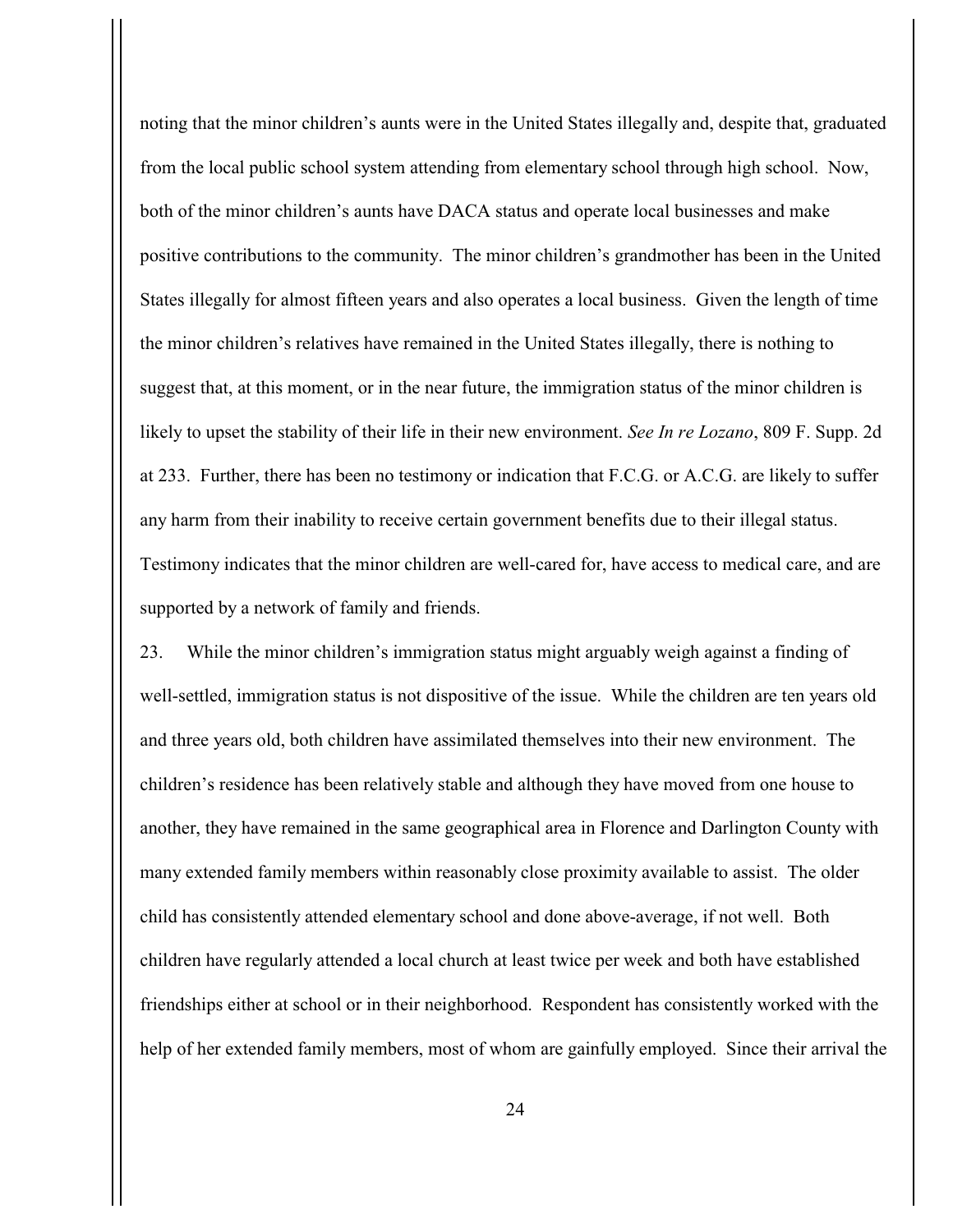children have always had sufficient food, clothing, and shelter and extensive family support. While Respondent's and the minor children's immigration status is of concern, as a practical matter there are no current removal or deportation proceedings pending or imminent. The minor children have family members who have been here illegally for ten years or more. The stability of the minor children's residence, F.C.G.'s school attendance and acclimatization to his school, F.C.G.'s school performance, the minor children's adoption of the English language, church attendance, Respondent's employment and financial stability, and the network of family and friends in the new area outweighs the immigration status of the minor children. Balancing the relevant factors, the Court concludes by a preponderance of the evidence that the minor children are well-settled in their new environment.

# **Mature Child Objection/ Age and Maturity Exception**

24. Respondent raises the mature child objection or age and maturity exception as a defense to the petition to return the children to Mexico. Article 13 of the Hague Convention provides that the Court may decline to order the return of the child if it finds that the child objects to being returned and has attained an age and degree of maturity at which it is appropriate to take account of its views. Hague Convention, art. 13. The respondent must establish the applicability of the mature child objection by a preponderance of the evidence. 22 U.S.C. § 9003(e). Although courts have construed the mature child objection narrowly, *see England v. England*, 234 F.3d 268, 272 (5th Cir. 2000), a court may refuse repatriation solely on the basis of a considered objection to returning by a sufficiently mature child. *Blondin v. Dubois*, 238 F.3d 153, 166 (2d Cir.2001). A court must apply a stricter standard in considering a child's wishes when those wishes are the sole reason underlying a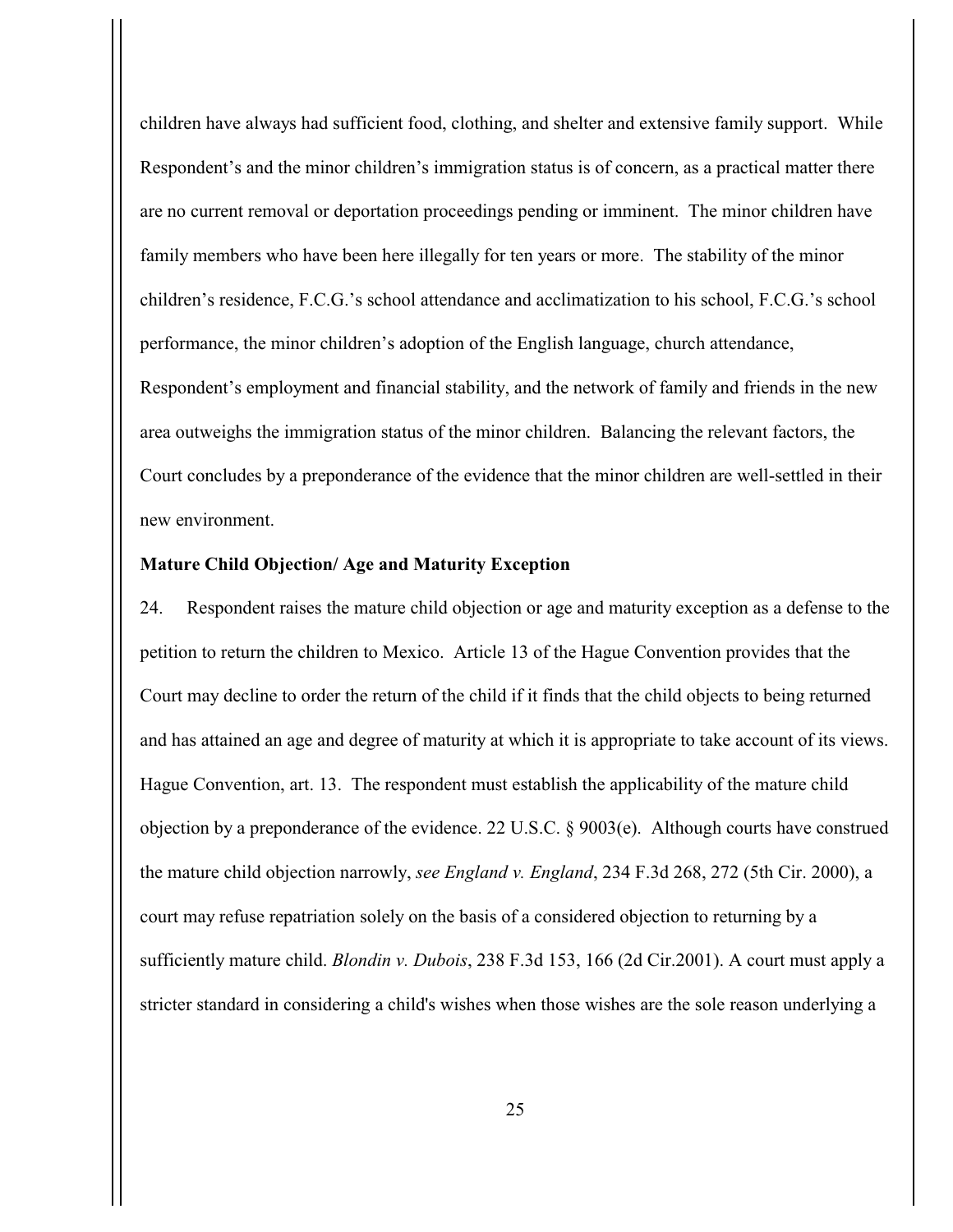repatriation decision and not part of some broader analysis. *de Silva v. Pitts*, 481 F.3d 1279, 1286 (10th Cir. 2007).

25.In applying the mature child objection, a court must not focus solely on the general goal of the Convention – to protect children from the harmful effects of wrongful removal – but must also carefully determine that the particular child has obtained an age and degree of maturity at which it is appropriate to take account of its views. *Blondin v. Dubois*, 189 F.3d 240, 247 (2d Cir.1999). The Convention contains no age limit for applying the exception. *de Silva*, 481 F.3d 1 at 1286. 26. "Given the fact-intensive and idiosyncratic nature of the inquiry, decisions applying the age and maturity exception are understandably disparate." *Hirst v. Tiberghien*, 947 F. Supp. 2d 578, 596-97 (D.S.C. 2013); *See, e.g. England*, 234 F.3d at 272-73 (reversing district court that had taken a thirteen-year-old child's wishes into account where child had learning disabilities, had had four mothers in twelve years, had attention deficit disorder, took Ritalin, and was scared and confused); *Haimdas v. Haimdas*, 720 F. Supp. 2d 183, 208 (E.D.N.Y. 2010) (finding a nine-year-old two months shy of his tenth birthday was hardly sufficiently mature for the Court to take his views into account in deciding whether or not to order his return); *Lopez v. Alcala*, 547 F. Supp. 2d 1255 (M.D. Fla. 2008) (finding that a ten-year-old had reached an age of maturity, but ordering return because the childs fears regarding return were unfounded); *Tsai-Yi Yang v. Fu-Chiang Tsui*, 499 F.3d 259, 279 (3d Cir. 2007) (finding a ten-year-old considered a border-line genius was not of sufficient age and maturity for her views to be taken into account); *Matovski v. Matovski*, No. 06 Civ. 4259(PKC), 2007 WL 2600862 (S.D.N.Y. Aug. 31, 2007) (considering the objections of a twelve-year-old and an eleven-year-old in denying return in conjunction with a finding that the children were well-settled in the place of wrongful retention pursuant to Article 12 of the Convention, but denying return);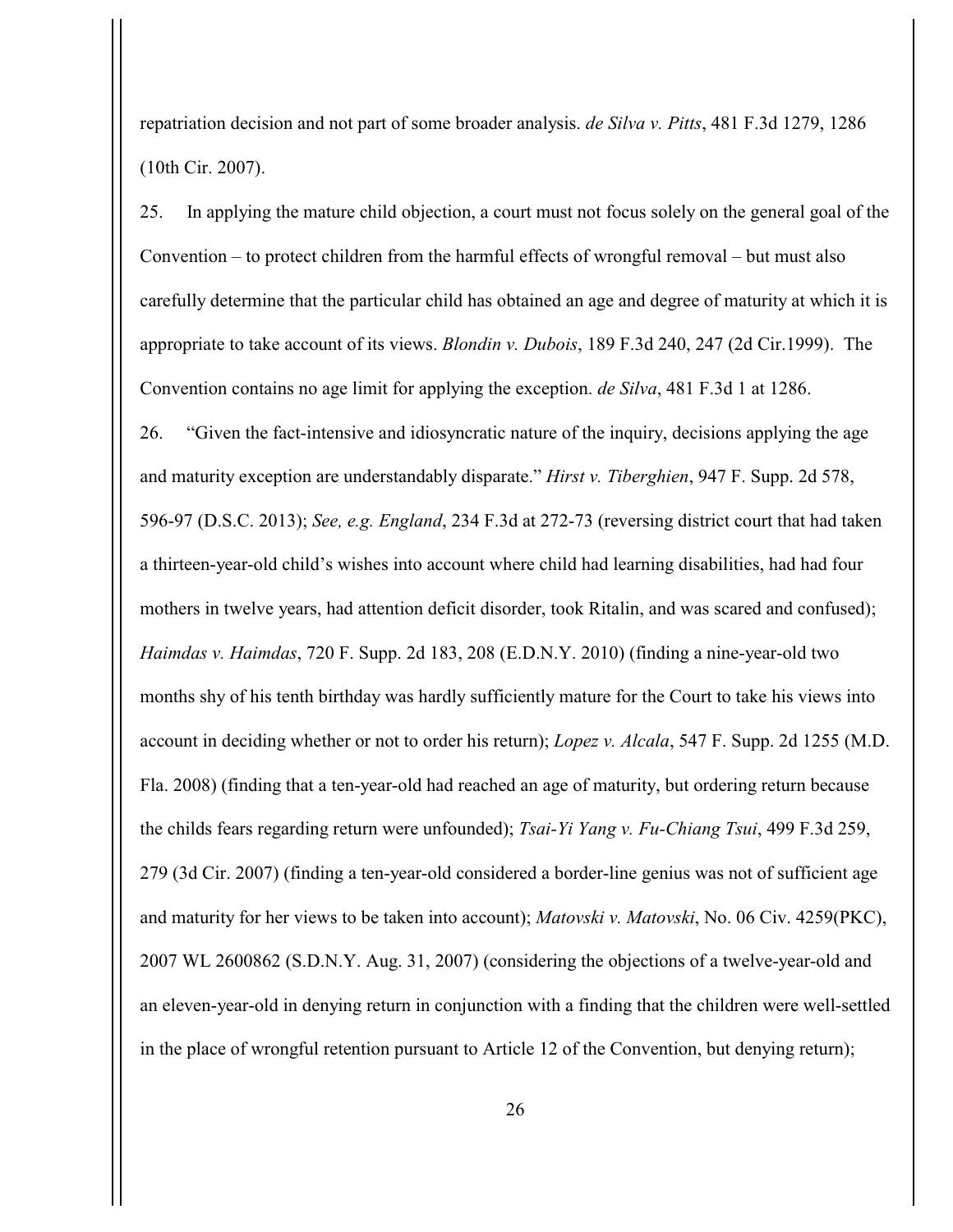*Anderson v. Acree*, 250 F. Supp. 2d 876, 883 (S.D.Ohio 2002) (finding that an eight-year-old child's objection to a return furnished an independent basis for the court not to return the child, but relying also on a finding that the child was well-settled in her new residence for 22 months pursuant to Article 12 of the Convention); *Raijmakers-Eghaghe v. Haro*, 131 F. Supp. 2d 953, 957-58 (E.D. Mich. 2001) (ordering limited discovery including psychological reports and in camera interview to gather enough information to pursue issue of eight-year-old child's wishes); *Tahan v. Duquette*, 259 N.J.Super. 328, 613 A.2d 486, 490 (1992) (holding, without discussion, that the maturity exception simply does not apply to a nine-year-old child).

27. The court must distinguish between a child's objections as defined by the Hague Convention and the child's wishes as in a typical child custody case. *de Silva*, 481 F.3d at 206. A child's "generalized desire" to remain in the United States is "not necessarily sufficient to invoke the exception . . ." *Yang*, 499 F.3d 279. The child must "include particularized objections to returning to" the former country of residence. *Id*. Where the particularized objection is "born of rational comparison" between a child's life in the new country and the country of habitual residence, the court may consider the child's objections to be a mature objection worthy of consideration. *Castillo v. Castillo*, 597 F. Supp. 2d 432, 441 (D. Del. 2009).

28. Likewise, the child's preference for one parent over another is insufficient – considering such a preference would place the Court in the position of deciding parental custody, which is prohibited by the Hague Convention and ICARA. *See Hazbun Escaf v. Rodriquez*, 200 F. Supp. 2d 603, 615 (E.D. Va. 2002) (finding that to accommodate a thirteen-year-old's preference to stay in the United States and spend more time with his father "would be a custody determination that is not at issue in a Hague Convention petition"); *Haimdas*, 720 F. Supp. 2d at 208 ("[Child who was nearly ten years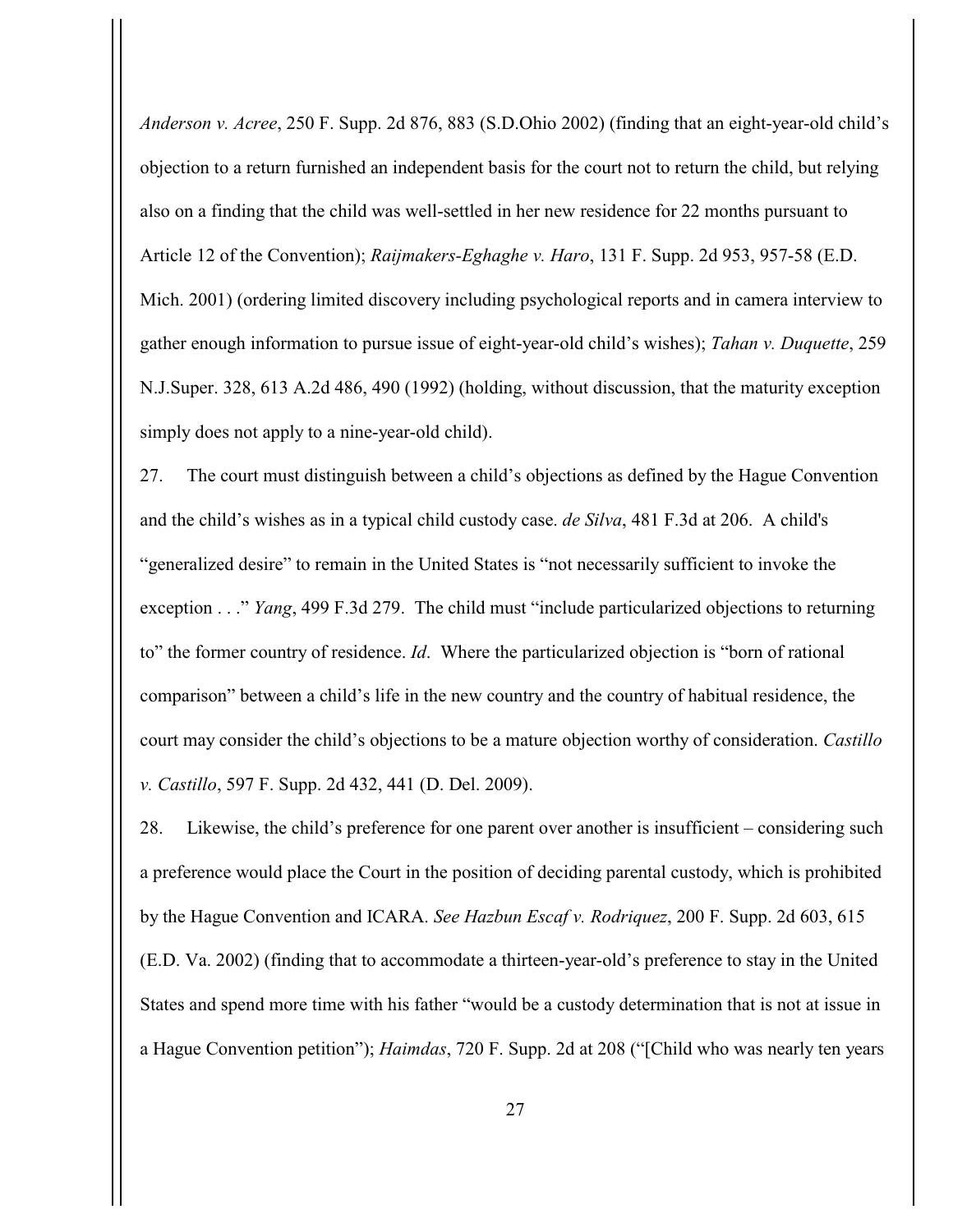old] sees this as a choice of which parent he wants to live with, not which country he wants to grow up in; his stated preference to remain in New York is not a particularized, mature objection that should be part of the Court's Hague Convention analysis."). Giving consideration to such wishes would place the court in the position of deciding custody which is explicitly not the mandate of a court hearing a wrongful retention case under the Hague Convention.

29. In this case, the Court reviewed the forensic interview of F.C.G., who was ten years old at the time. In the interview, F.C.G. expressed an unequivocal desire to remain in the United States. F.C.G. stated that he did not trust the Petitioner and that Petitioner never played with him or helped him with his school work. F.C.G. complained that he never had any toys in Mexico and had to sleep in a bed with his grandmother (Petitioner's mother). F.C.G. stated that he wanted to stay in the United States because he had a room, friends, and his own toys. F.C.G. was polite and wellspoken during the interview. F.C.G.'s reasons for wanting to remain in the United States, however, do not indicate a level of maturity such that this Court should give his wishes significant weight. The reasons for wanting to remain in the United States must be "born of rational comparison" between his life in the new country and his country of habitual residence. *See Castillo*, 597 F. Supp. 2d at 441. F.C.G.'s wishes regarding staying in the United States as expressed in the forensic interview are merely preferences for one parent or one lifestyle over another. F.C.G. has not articulated a particularized, mature objection to returning to Mexico versus remaining in the United States.

30. Accordingly, Respondent has failed to establish the mature child objection by a preponderance of the evidence.

# **Grave Risk Defense**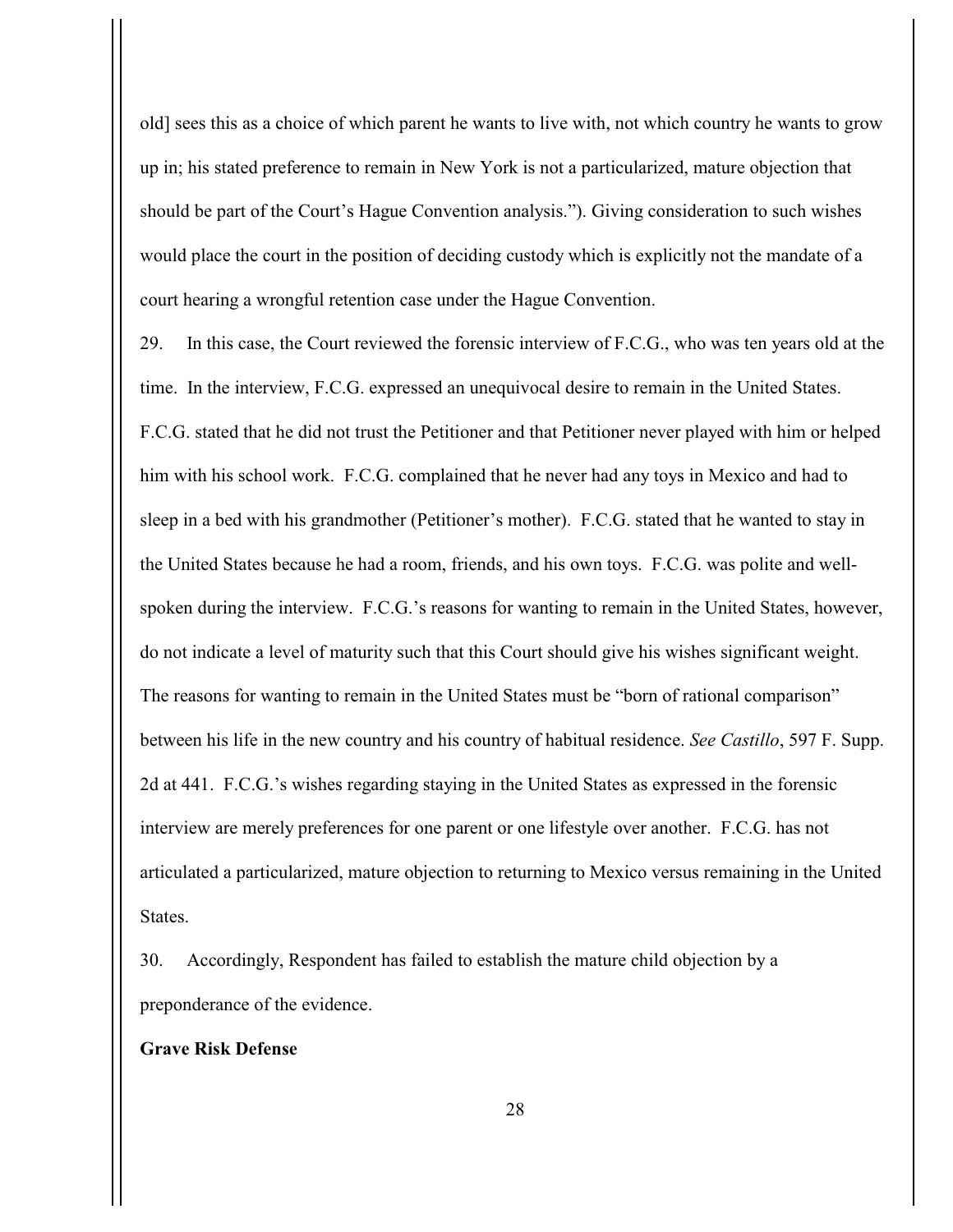31. Respondent also asserts the grave risk defense found in Article 13(b) of the Hague Convention. Article 13(b) provides that the Court is not bound to return a child to its habitual state of residence if "there is a grave risk that his or her return would expose the child to physical or psychological harm or otherwise place the child in an intolerable situation." Hague Convention, art. 13(b). Respondent has the burden of establishing the grave risk defense by clear and convincing evidence. 22 U.S.C. § 9003(e)(2)(A).

32. The grave risk defense is a narrow one. *Miller*, 240 F.3d at 402. It has been held that "grave risk of harm" for purposes of the defense under Article 13(b) can exist in only two situations: (1) where return of the child puts the child in imminent danger prior to the resolution of the custody dispute, e.g. returning the child to a zone of war, famine, or disease; and (2) cases involving serious abuse or neglect, or extraordinary emotional dependence, when the court in the country of habitual residence may be incapable or unwilling to give the child adequate protection. *Friedrich v. Friedrich*, 78 F.3d 1060, 1069 (6th Cir. 1996).

33. The grave risk defense "may not be used 'as a vehicle to litigate (or relitigate) the child's best interests.'" *Charalambous v. Charalambous*, 627 F.3d 462, 468 (1st Cir. 2010) (quoting *Danaipour v. McLarey*, 286 F.3d 1, 14 (1st Cir. 2002)). "Only evidence directly establishing the existence of a grave risk that would expose the child to physical or emotional harm or otherwise place the child in an intolerable situation is material to the court's determination." Public Notice 957, 51 Fed. Reg. at 10510. Furthermore, the Court is not permitted to determine whether one parent would be better than the other, or whether the environment offered by Respondent is superior to their home environment. *See Whallon v. Lynn*, 230 F.3d 450, 459 (1st Cir. 2000). "Courts are not to engage in a custody determination, so [i]t is not relevant ... who is the better parent in the long run, or whether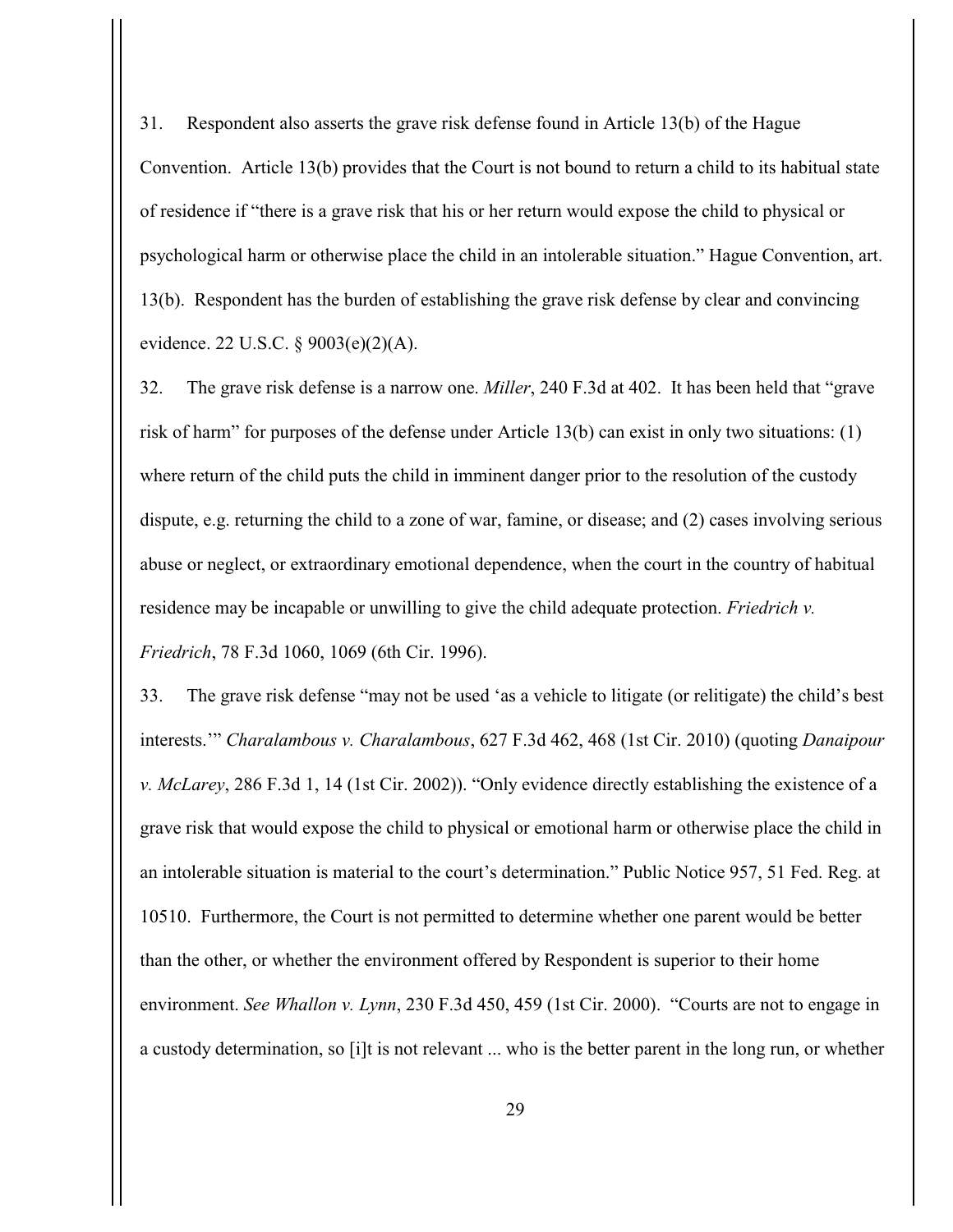[the absconding parent] had good reason to leave her home ... and terminate her marriage." *Walsh v. Walsh*, 221 F.3d 204, 218 (1st Cir. 2000). Instead, the respondent must be able to cite specific evidence of potential harm to the individual children. *Rydder v. Rydder*, 49 F.3d 369, 373 (8th Cir. 1995).

34. It is generally insufficient for a respondent to offer evidence of abuse directed only at the respondent. *Whallon*, 230 F.3d at 460; *Nunez-Escudero v. Tice-Menley*, 58 F.3d 374, 376-77 (8th Cir. 1995) (holding physical and sexual abuse of mother insufficient to establish grave risk of harm to child). This is especially true if that abuse did not occur in front of the child. *Whallon*, 230 F.3d at 460; *Nunez-Escudero*, 58 F.3d at 376-77. "The grave-risk inquiry should be concerned only with the degree of harm that could occur in the immediate future." *Gaudin v. Remis*, 415 F.3d 1028, 1037 (9th Cir. 2005).

35. Respondent testified that she was only twelve years old when she first had sexual relations with the Petitioner, who was approximately twenty-four years old at the time. Respondent testified that Petitioner physically assaulted her once while she was pregnant, and again after the children were born. Petitioner denied these allegations. Petitioner was never charged with a crime concerning his conduct or relationship with Respondent. There was no evidence that any reports or complaints were filed with law enforcement alleging that Petitioner engaged in either spousal or child abuse.

36. There was no testimony that Petitioner ever abused F.C.G. or A.C.G. While Respondent's allegations concerning Petitioner's treatment of her are troubling, there is insufficient evidence that F.C.G. or A.C.G. would be exposed to any physical or psychological harm at the present time, or otherwise be placed in an intolerable situation, if they are returned to Mexico. Respondent has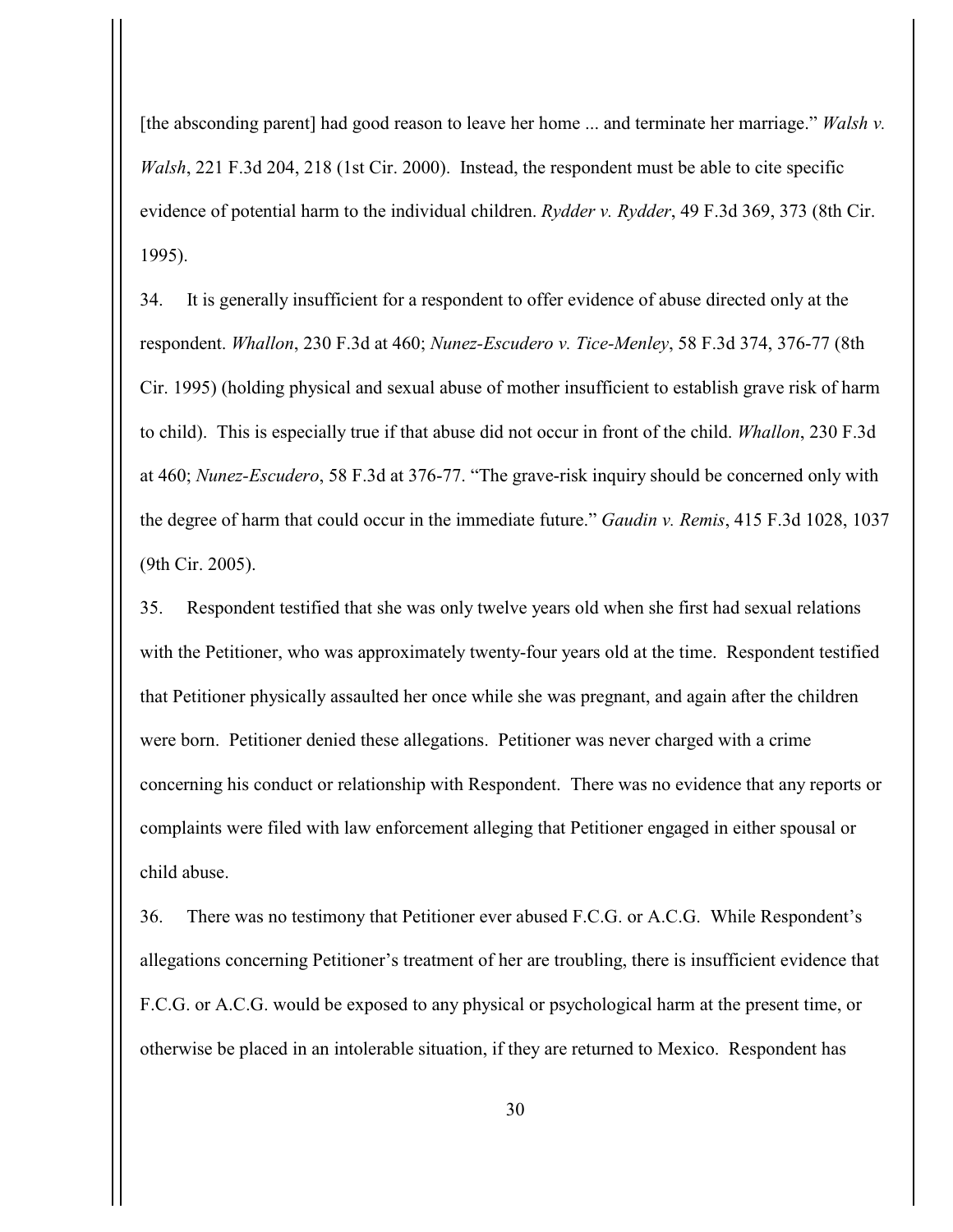failed to meet the heavy burden of establishing the grave risk defense by clear and convincing evidence.

### **Discretion to Order Return**

37. Having determined that the minor children are well-settled in their new environment, the Court must now consider whether to exercise its discretion under Article 18 of the Hague Convention and order the return of the minor children despite the fact that they are now well-settled in the United States. *de Silva*, 481 F.3d at 1285; *Danaipour v. McLarey*, 286 F.3d 1, 14 (1st Cir. 2002); *Miller*, 240 F.3d at 402. Article 18 of the Hague Convention provides that "[t]he provisions of this Chapter do not limit the power of a judicial or administrative authority to order the return of the child at any time." Hague Convention, art. 18.

38. In his concurring opinion in *Lozano v. Montoya Alvarez*, 134 S.Ct. 1224, 1237 (2014), Justice Alito listed several factors that could outweigh the child's interest in remaining in his new environment: 1) the child's interest in returning to his or her original country of residence; 2) the child's need for contact with the non-abducting parent; 3) the non-abducting parent's interest in exercising custody to which he or she is legally entitled; 4) the need to discourage inequitable conduct (such as concealment) by abducting parents; and 5) the need to deter international abductions generally. *Lozano*, 134 S.Ct. at 1237.

39. There was no evidence that Respondent attempted to conceal the minor children. Petitioner does not dispute that he knew the probable location of the minor children as early as August 2013. Despite having that knowledge, Petitioner did not file the instant Hague Convention petition until October 27, 2014.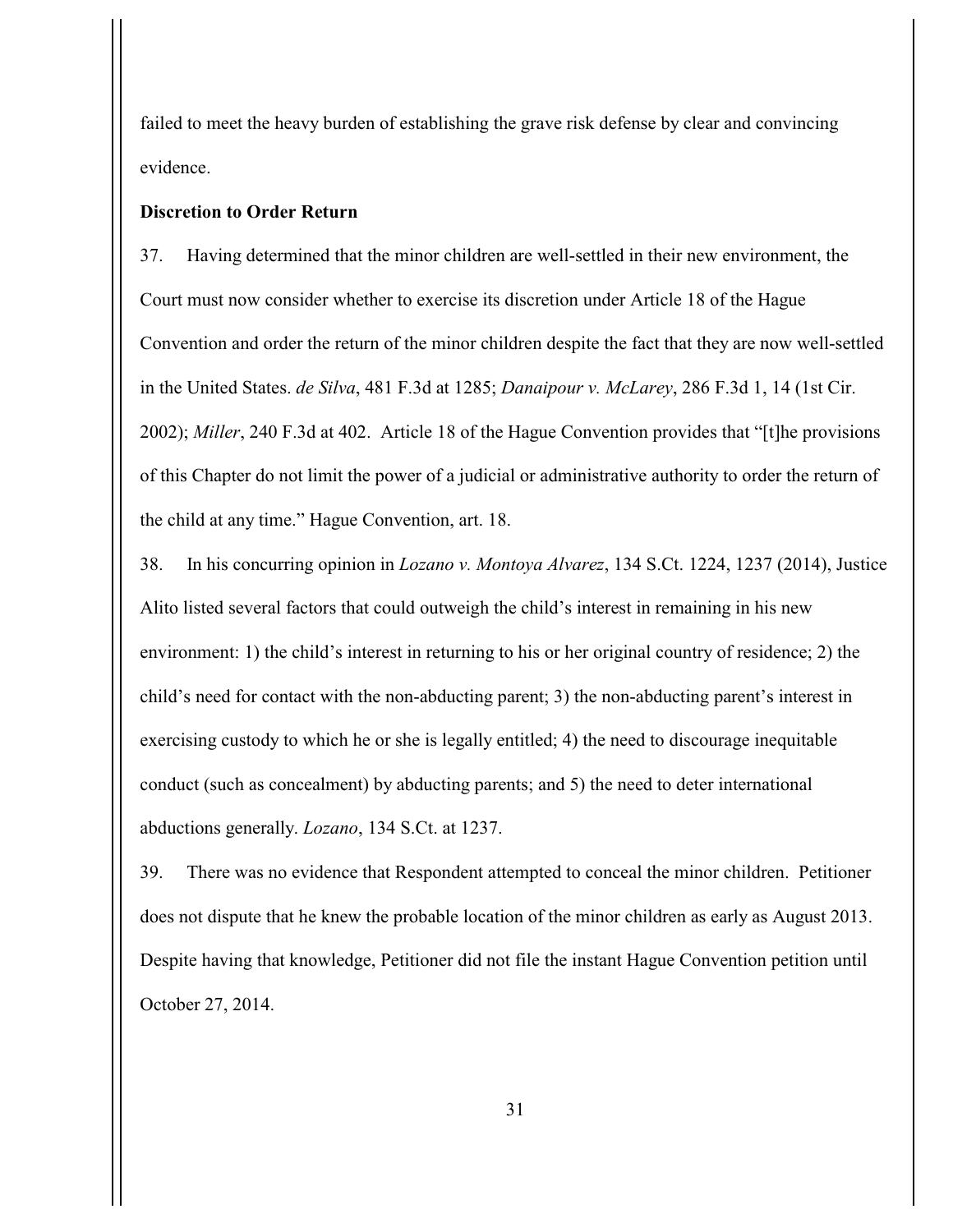40. The minor children's interest in returning to Mexico is not outweighed by their interest in remaining in the United States. Although the Court overruled Respondent's mature child objection, F.C.G. objects to returning to Mexico. There is strong evidence that the minor children are wellsettled in their new environment. F.C.G. and A.C.G. are acclimated to their new surroundings and, by all accounts, are thriving. Since their arrival, both children have gained weight and are happy and healthy. F.C.G. is doing well in school and has many friends.

41. The minor children's need for contact with the Petitioner does not outweigh their interest in remaining in their new environment. Likewise, Petitioner's interest in having his children returned to Mexico does not outweigh the children's interest in remaining in their current, stable environment. Although Respondent's conduct in removing the children from Mexico was clearly contrary to the Hague Convention, her conduct does not justify the exercise of discretion to return the children. There was no inequitable conduct such as concealment on Respondent's part.

42. The Court's decision not to return the minor children to Mexico is not a custody

determination; nor does it mean that Petitioner should not have contact with the minor children. Rather, the Court's ruling is merely a decision that any custody determination should be made by a court in South Carolina, as opposed to one in Mexico. *See In re Lozano*, 809 F. Supp. 2d at 234-35. Accordingly, the Court declines to exercise discretion to return the children under Article 18 of the Hague Convention. F.C.G. and A.C.G. should not be returned to Mexico at this time and any custody arrangement between Petitioner and Respondent should be determined by a South Carolina court.

### **Conclusion**

For the reasons stated above, Petitioner has established a *prima facie* case of wrongful